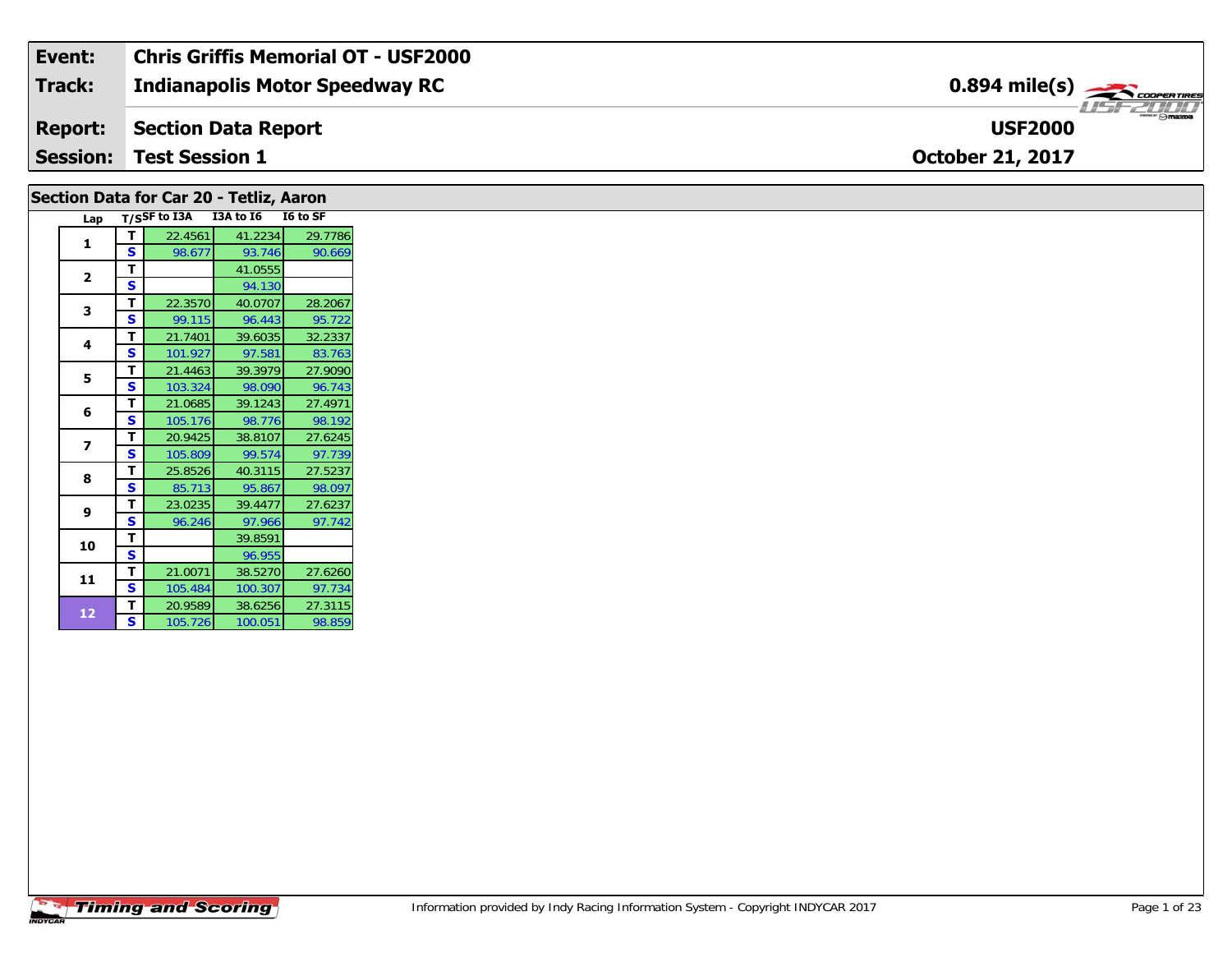| Event:          | <b>Chris Griffis Memorial OT - USF2000</b> |                                   |
|-----------------|--------------------------------------------|-----------------------------------|
| Track:          | Indianapolis Motor Speedway RC             | $0.894$ mile(s) $\frac{1}{2}$     |
| Report:         | Section Data Report                        | $ \Theta$ mazoa<br><b>USF2000</b> |
| <b>Session:</b> | <b>Test Session 1</b>                      | <b>October 21, 2017</b>           |

| Lap T/SSF to I3A I3A to I6 I6 to SF<br>25.6553<br>46.6773<br>T<br>$\mathbf{1}$<br>$\mathbf{s}$<br>82.793<br>86.372<br>T.<br>22.2529<br>43.6986<br>$\overline{2}$<br><b>S</b><br>99.578<br>88.436<br>Τ<br>21.8764<br>40.1691<br>3<br>S.<br>96.207<br>101.292<br>21.2983<br>40.2315<br>T.<br>4<br><b>S</b><br>96.058<br>104.042<br>21.1822<br>39.5801<br>T.<br>5<br><b>S</b><br>104.612<br>97.639<br>20.9523<br>39.1351<br>T.<br>6<br>S<br>105.760<br>98.749<br>22.6568<br>41.0703<br>T.<br>$\overline{z}$<br><b>S</b><br>97.803<br>94.096<br>T.<br>20.9282<br>39.4709<br>8<br>$\overline{\mathbf{s}}$<br>105.881<br>97.909<br>T.<br>21.2349<br>39.3636<br>9<br>S<br>104.352<br>98.176<br>T.<br>21.0974<br>38.9789<br>10<br>$\overline{\mathbf{s}}$<br>105.032<br>99.145<br>T.<br>21.0012<br>38.9202<br>11<br>S<br>99.294<br>105.513<br>$\mathbf T$<br>38.7843<br>20.9305<br>12<br>S<br>99.642<br>105.870<br>$\mathbf T$<br>20.8002<br>39.0062<br>13<br><b>S</b><br>106.533<br>99.075<br>T.<br>21.0253<br>38.8885<br>14<br>S.<br>99.375<br>105.393<br>T.<br>21.6128<br>39.0514<br>15<br><b>S</b><br>102.528<br>98.960<br>T.<br>20.8019<br>39.3977<br>16<br>S.<br>98.091<br>106.524<br>Τ.<br>20.9897<br>39.4950<br>17<br>S<br>105.571<br>97.849 |  |  | Section Data for Car 21 - McElrea, Hunter (R) |
|----------------------------------------------------------------------------------------------------------------------------------------------------------------------------------------------------------------------------------------------------------------------------------------------------------------------------------------------------------------------------------------------------------------------------------------------------------------------------------------------------------------------------------------------------------------------------------------------------------------------------------------------------------------------------------------------------------------------------------------------------------------------------------------------------------------------------------------------------------------------------------------------------------------------------------------------------------------------------------------------------------------------------------------------------------------------------------------------------------------------------------------------------------------------------------------------------------------------------------------------|--|--|-----------------------------------------------|
|                                                                                                                                                                                                                                                                                                                                                                                                                                                                                                                                                                                                                                                                                                                                                                                                                                                                                                                                                                                                                                                                                                                                                                                                                                              |  |  |                                               |
|                                                                                                                                                                                                                                                                                                                                                                                                                                                                                                                                                                                                                                                                                                                                                                                                                                                                                                                                                                                                                                                                                                                                                                                                                                              |  |  | 36.5514                                       |
|                                                                                                                                                                                                                                                                                                                                                                                                                                                                                                                                                                                                                                                                                                                                                                                                                                                                                                                                                                                                                                                                                                                                                                                                                                              |  |  | 73.869                                        |
|                                                                                                                                                                                                                                                                                                                                                                                                                                                                                                                                                                                                                                                                                                                                                                                                                                                                                                                                                                                                                                                                                                                                                                                                                                              |  |  | 29.2633                                       |
|                                                                                                                                                                                                                                                                                                                                                                                                                                                                                                                                                                                                                                                                                                                                                                                                                                                                                                                                                                                                                                                                                                                                                                                                                                              |  |  | 92.266                                        |
|                                                                                                                                                                                                                                                                                                                                                                                                                                                                                                                                                                                                                                                                                                                                                                                                                                                                                                                                                                                                                                                                                                                                                                                                                                              |  |  | 28.7232                                       |
|                                                                                                                                                                                                                                                                                                                                                                                                                                                                                                                                                                                                                                                                                                                                                                                                                                                                                                                                                                                                                                                                                                                                                                                                                                              |  |  | 94.001                                        |
|                                                                                                                                                                                                                                                                                                                                                                                                                                                                                                                                                                                                                                                                                                                                                                                                                                                                                                                                                                                                                                                                                                                                                                                                                                              |  |  | 28.1145                                       |
|                                                                                                                                                                                                                                                                                                                                                                                                                                                                                                                                                                                                                                                                                                                                                                                                                                                                                                                                                                                                                                                                                                                                                                                                                                              |  |  | 96.036                                        |
|                                                                                                                                                                                                                                                                                                                                                                                                                                                                                                                                                                                                                                                                                                                                                                                                                                                                                                                                                                                                                                                                                                                                                                                                                                              |  |  | 28.0474                                       |
|                                                                                                                                                                                                                                                                                                                                                                                                                                                                                                                                                                                                                                                                                                                                                                                                                                                                                                                                                                                                                                                                                                                                                                                                                                              |  |  | 96.266                                        |
|                                                                                                                                                                                                                                                                                                                                                                                                                                                                                                                                                                                                                                                                                                                                                                                                                                                                                                                                                                                                                                                                                                                                                                                                                                              |  |  | 27.7079                                       |
|                                                                                                                                                                                                                                                                                                                                                                                                                                                                                                                                                                                                                                                                                                                                                                                                                                                                                                                                                                                                                                                                                                                                                                                                                                              |  |  | 97.445                                        |
|                                                                                                                                                                                                                                                                                                                                                                                                                                                                                                                                                                                                                                                                                                                                                                                                                                                                                                                                                                                                                                                                                                                                                                                                                                              |  |  | 27.7238                                       |
|                                                                                                                                                                                                                                                                                                                                                                                                                                                                                                                                                                                                                                                                                                                                                                                                                                                                                                                                                                                                                                                                                                                                                                                                                                              |  |  | 97.389                                        |
|                                                                                                                                                                                                                                                                                                                                                                                                                                                                                                                                                                                                                                                                                                                                                                                                                                                                                                                                                                                                                                                                                                                                                                                                                                              |  |  | 27.5385                                       |
|                                                                                                                                                                                                                                                                                                                                                                                                                                                                                                                                                                                                                                                                                                                                                                                                                                                                                                                                                                                                                                                                                                                                                                                                                                              |  |  | 98.045                                        |
|                                                                                                                                                                                                                                                                                                                                                                                                                                                                                                                                                                                                                                                                                                                                                                                                                                                                                                                                                                                                                                                                                                                                                                                                                                              |  |  | 27.3886                                       |
|                                                                                                                                                                                                                                                                                                                                                                                                                                                                                                                                                                                                                                                                                                                                                                                                                                                                                                                                                                                                                                                                                                                                                                                                                                              |  |  | 98.581                                        |
|                                                                                                                                                                                                                                                                                                                                                                                                                                                                                                                                                                                                                                                                                                                                                                                                                                                                                                                                                                                                                                                                                                                                                                                                                                              |  |  | 27.4942                                       |
|                                                                                                                                                                                                                                                                                                                                                                                                                                                                                                                                                                                                                                                                                                                                                                                                                                                                                                                                                                                                                                                                                                                                                                                                                                              |  |  | 98.203                                        |
|                                                                                                                                                                                                                                                                                                                                                                                                                                                                                                                                                                                                                                                                                                                                                                                                                                                                                                                                                                                                                                                                                                                                                                                                                                              |  |  | 27.3211                                       |
|                                                                                                                                                                                                                                                                                                                                                                                                                                                                                                                                                                                                                                                                                                                                                                                                                                                                                                                                                                                                                                                                                                                                                                                                                                              |  |  | 98.825                                        |
|                                                                                                                                                                                                                                                                                                                                                                                                                                                                                                                                                                                                                                                                                                                                                                                                                                                                                                                                                                                                                                                                                                                                                                                                                                              |  |  | 27.3066                                       |
|                                                                                                                                                                                                                                                                                                                                                                                                                                                                                                                                                                                                                                                                                                                                                                                                                                                                                                                                                                                                                                                                                                                                                                                                                                              |  |  | 98.877                                        |
|                                                                                                                                                                                                                                                                                                                                                                                                                                                                                                                                                                                                                                                                                                                                                                                                                                                                                                                                                                                                                                                                                                                                                                                                                                              |  |  | 27.5069                                       |
|                                                                                                                                                                                                                                                                                                                                                                                                                                                                                                                                                                                                                                                                                                                                                                                                                                                                                                                                                                                                                                                                                                                                                                                                                                              |  |  | 98.157                                        |
|                                                                                                                                                                                                                                                                                                                                                                                                                                                                                                                                                                                                                                                                                                                                                                                                                                                                                                                                                                                                                                                                                                                                                                                                                                              |  |  | 27.3864                                       |
|                                                                                                                                                                                                                                                                                                                                                                                                                                                                                                                                                                                                                                                                                                                                                                                                                                                                                                                                                                                                                                                                                                                                                                                                                                              |  |  | 98.589                                        |
|                                                                                                                                                                                                                                                                                                                                                                                                                                                                                                                                                                                                                                                                                                                                                                                                                                                                                                                                                                                                                                                                                                                                                                                                                                              |  |  | 27.3337                                       |
|                                                                                                                                                                                                                                                                                                                                                                                                                                                                                                                                                                                                                                                                                                                                                                                                                                                                                                                                                                                                                                                                                                                                                                                                                                              |  |  | 98.779                                        |
|                                                                                                                                                                                                                                                                                                                                                                                                                                                                                                                                                                                                                                                                                                                                                                                                                                                                                                                                                                                                                                                                                                                                                                                                                                              |  |  | 27.3848                                       |
|                                                                                                                                                                                                                                                                                                                                                                                                                                                                                                                                                                                                                                                                                                                                                                                                                                                                                                                                                                                                                                                                                                                                                                                                                                              |  |  | 98.595                                        |
|                                                                                                                                                                                                                                                                                                                                                                                                                                                                                                                                                                                                                                                                                                                                                                                                                                                                                                                                                                                                                                                                                                                                                                                                                                              |  |  | 27.4494                                       |
|                                                                                                                                                                                                                                                                                                                                                                                                                                                                                                                                                                                                                                                                                                                                                                                                                                                                                                                                                                                                                                                                                                                                                                                                                                              |  |  | 98.363                                        |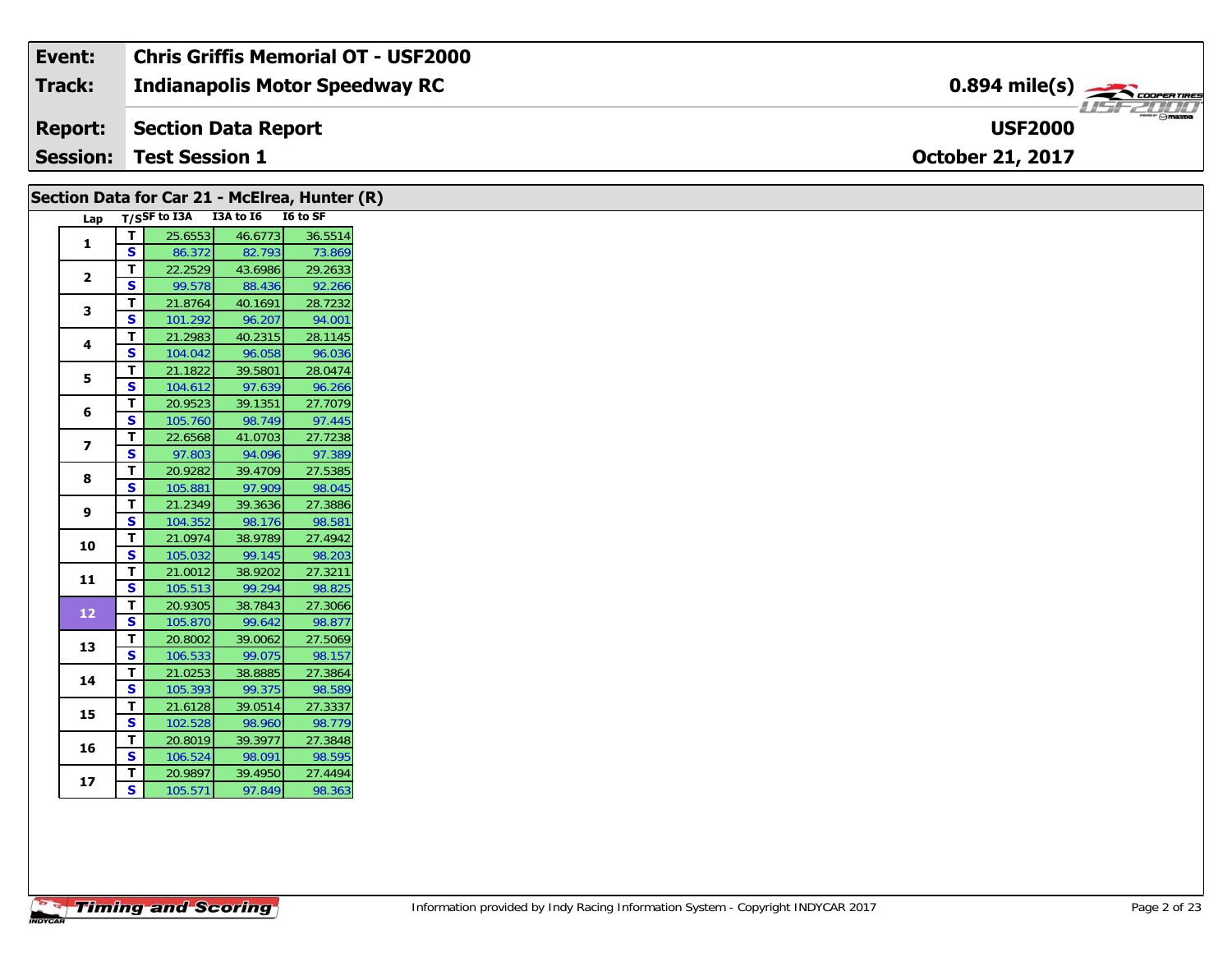| Event:         | <b>Chris Griffis Memorial OT - USF2000</b> |                                                         |
|----------------|--------------------------------------------|---------------------------------------------------------|
| Track:         | <b>Indianapolis Motor Speedway RC</b>      | $0.894$ mile(s) $\overbrace{\hspace{2cm}}$ coorer Times |
| <b>Report:</b> | Section Data Report                        | $\frac{1}{\sqrt{2}}$<br><b>USF2000</b>                  |
|                | <b>Session: Test Session 1</b>             | <b>October 21, 2017</b>                                 |

| Section Data for Car 22 - Gutierrez, Andres (R) |                              |                                 |                    |                   |
|-------------------------------------------------|------------------------------|---------------------------------|--------------------|-------------------|
| Lap                                             |                              | T/SSF to I3A I3A to I6 I6 to SF |                    |                   |
| $\mathbf{1}$                                    | $\mathbf T$                  | 22.3167                         | 40.8892            | 29.2583           |
|                                                 | $\overline{\mathbf{s}}$      | 99.294                          | 94.513             | 92.282            |
| $\mathbf{2}$                                    | T                            | 22.4046                         | 41.2147            | 28.1310           |
|                                                 | S                            | 98.904                          | 93.766             | 95.980            |
| $\mathbf{3}$                                    | T.                           |                                 | 40.3058            |                   |
|                                                 | $\mathbf{s}$<br>$\mathbf T$  | 21.3799                         | 95.881             | 28.0269           |
| 4                                               | S                            | 103.645                         | 40.7234<br>94.897  | 96.336            |
|                                                 | T                            | 21.1132                         | 38.9734            | 27.4029           |
| 5                                               | $\overline{\mathbf{s}}$      | 104.954                         | 99.159             | 98.530            |
|                                                 | $\mathbf T$                  | 20.9925                         | 38.5049            | 27.5704           |
| 6                                               | S                            | 105.557                         | 100.365            | 97.931            |
|                                                 | $\mathbf T$                  | 20.8304                         | 38.5835            | 27.6536           |
| $\overline{\mathbf{z}}$                         | S                            | 106.379                         | 100.161            | 97.636            |
|                                                 | T                            | 20.8488                         | 38.4185            | 27.4363           |
| 8                                               | $\mathbf{s}$                 | 106.285                         | 100.591            | 98.410            |
| 9                                               | T                            | 20.8307                         | 38.4308            | 27.2829           |
|                                                 | S                            | 106.377                         | 100.559            | 98.963            |
| 10                                              | T.                           | 20.8137                         | 38.7459            | 27.1886           |
|                                                 | S                            | 106.464                         | 99.741             | 99.306            |
| 11                                              | T                            | 20.8691                         | 38.3482            | 27.3847           |
|                                                 | $\mathbf{s}$                 | 106.181                         | 100.775            | 98.595            |
| 12                                              | $\mathbf T$<br>S             | 29.0952                         | 40.7565            | 27.1698           |
|                                                 | $\mathbf T$                  | 76.161                          | 94.820<br>41.4210  | 99.375            |
| 13                                              | $\overline{\mathbf{s}}$      |                                 | 93.299             |                   |
|                                                 | T.                           | 21.0833                         | 38.4785            | 27.6000           |
| 14                                              | $\overline{\mathbf{s}}$      | 105.103                         | 100.434            | 97.826            |
|                                                 | $\mathbf T$                  | 21.3338                         | 38.2962            | 27.0787           |
| 15                                              | $\overline{\mathbf{s}}$      | 103.868                         | 100.912            | 99.709            |
|                                                 | T.                           | 20.7102                         | 38.3020            | 26.8898           |
| 16                                              | $\mathbf{s}$                 | 106.996                         | 100.897            | 100.410           |
|                                                 | T                            | 20.8383                         | 44.3118            | 27.0907           |
| 17                                              | $\mathbf{s}$                 | 106.338                         | 87.213             | 99.665            |
| 18                                              | Т                            | 20.7351                         | 42.1071            | 27.7970           |
|                                                 | S                            | 106.868                         | 91.779             | 97.133            |
|                                                 |                              |                                 |                    |                   |
| 19                                              | T<br>$\overline{\mathbf{s}}$ | 20.7055<br>107.020              | 38.2226<br>101.106 | 27.1441<br>99.469 |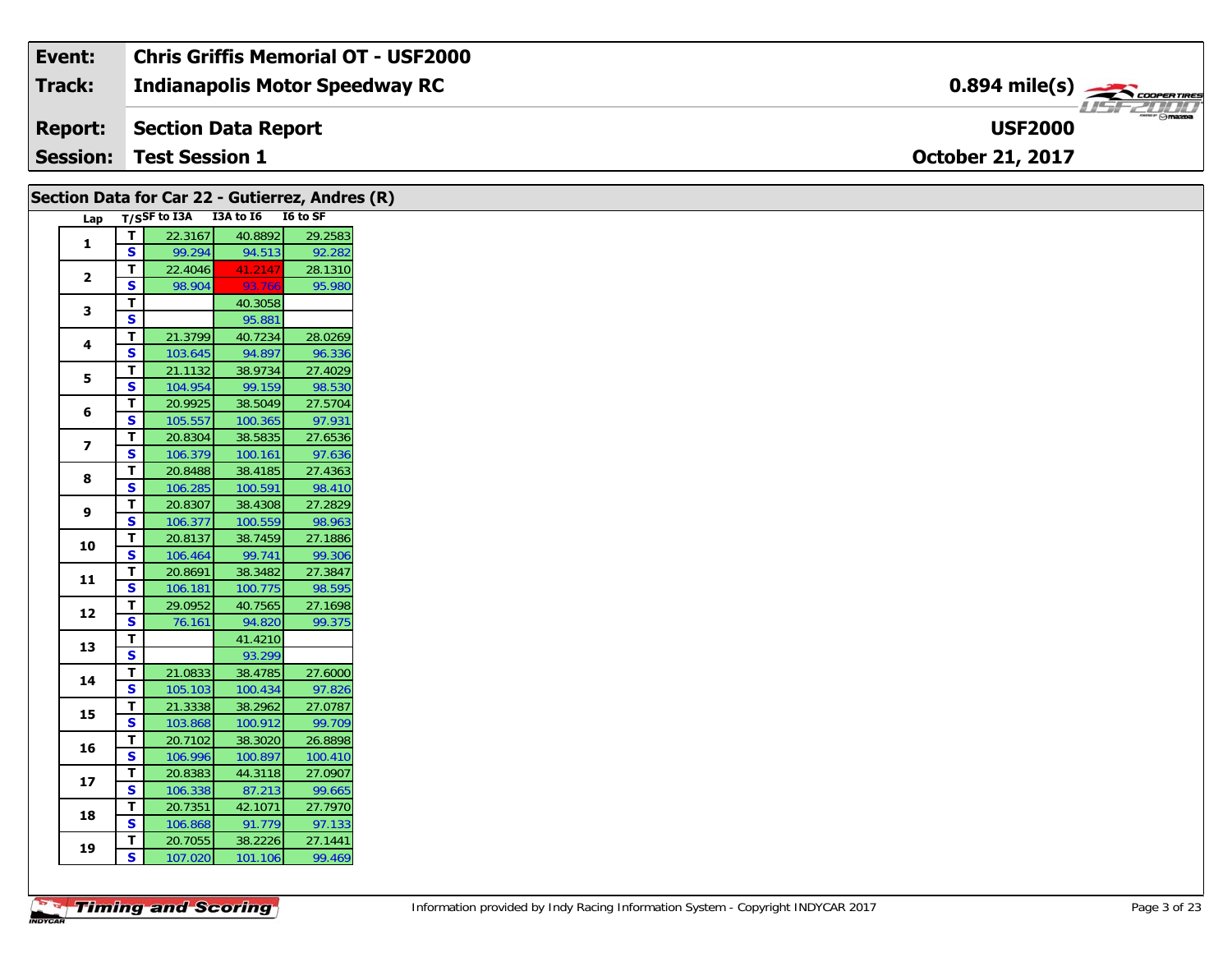| Event:         | <b>Chris Griffis Memorial OT - USF2000</b> |                                                         |
|----------------|--------------------------------------------|---------------------------------------------------------|
| Track:         | <b>Indianapolis Motor Speedway RC</b>      | $0.894$ mile(s) $\overbrace{\hspace{2cm}}$ cooper Tires |
| <b>Report:</b> | Section Data Report                        | $\overline{\Theta}$ mazba<br><b>USF2000</b>             |
|                | <b>Session: Test Session 1</b>             | <b>October 21, 2017</b>                                 |
|                |                                            |                                                         |

# **Section Data for Car 22 - Gutierrez, Andres (R)**

| Lap |   | T/SSF to I3A | <b>I3A to 16</b> | I6 to SF |
|-----|---|--------------|------------------|----------|
| 20  |   | 20.6138      | 38.1491          | 27.0533  |
|     | s | 107.496      | 101.301          | 99.803   |
| 21  |   | 20.5136      | 39.8601          | 26.8849  |
|     | ς | 108.021      | 96.953           | 100.428  |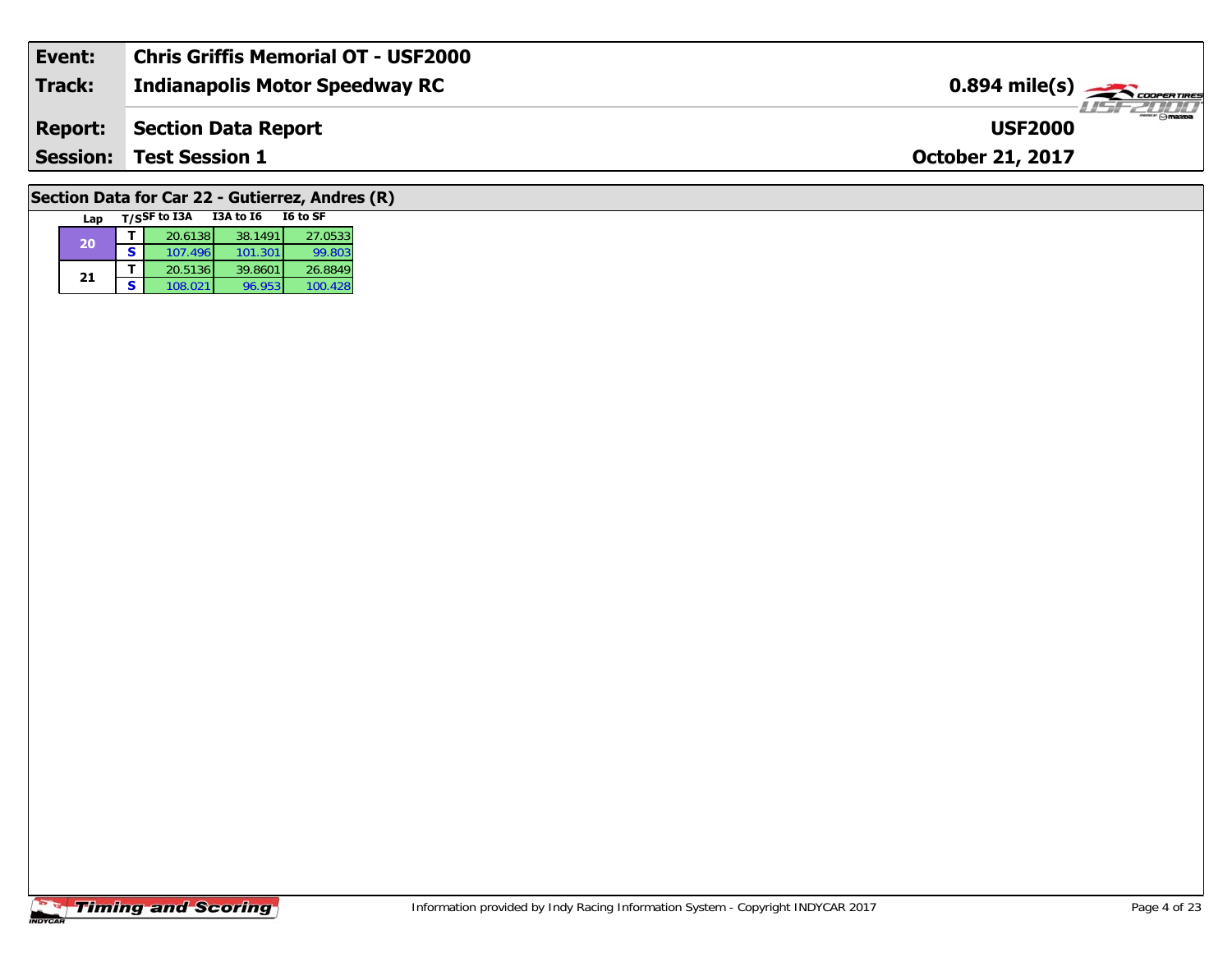| Event:          | Chris Griffis Memorial OT - USF2000 |                                                       |
|-----------------|-------------------------------------|-------------------------------------------------------|
| <b>Track:</b>   | Indianapolis Motor Speedway RC      | $0.894$ mile(s) $\overbrace{\hspace{2cm}}$ coorganges |
| <b>Report:</b>  | Section Data Report                 | <b>HSFZUIT</b><br><b>USF2000</b>                      |
| <b>Session:</b> | <b>Test Session 1</b>               | <b>October 21, 2017</b>                               |

|                |                         |              | Section Data for Car 23 - Kohl, Lucas |          |
|----------------|-------------------------|--------------|---------------------------------------|----------|
| Lap            |                         | T/SSF to I3A | I3A to I6                             | I6 to SF |
| 1              | т                       | 21.4960      | 39.4356                               | 27.8164  |
|                | S                       | 103.085      | 97.996                                | 97.065   |
| $\overline{2}$ | т                       | 21.4364      | 38.9234                               | 27.3002  |
|                | S                       | 103.371      | 99.286                                | 98.900   |
| 3              | T                       | 20.9820      | 39.2778                               | 27.5076  |
|                | S                       | 105.610      | 98.390                                | 98.155   |
| 4              | т                       | 20.8925      | 38.6864                               | 27.4390  |
|                | S                       | 106.062      | 99.894                                | 98.400   |
| 5              | T.                      | 20.9174      | 38.8821                               | 27.2205  |
|                | S                       | 105.936      | 99.391                                | 99.190   |
| 6              | T                       | 20.7119      | 38.7090                               | 27.2561  |
|                | S                       | 106.987      | 99.836                                | 99.060   |
| 7              | т                       | 20.9147      | 38.8432                               | 27.2965  |
|                | S                       | 105.950      | 99.491                                | 98.914   |
| 8              | T                       | 20.9394      | 38.6172                               | 27.3200  |
|                | S                       | 105.825      | 100.073                               | 98.829   |
| $\overline{9}$ | т                       | 20.7105      | 38.5817                               | 27.1815  |
|                | S                       | 106.994      | 100.165                               | 99.332   |
| 10             | т                       | 20.7821      | 38.5766                               | 27.2780  |
|                | S                       | 106.626      | 100.178                               | 98.981   |
| 11             | т                       |              | 39.2427                               |          |
|                | S                       |              | 98.478                                |          |
| 12             | T.                      | 20.9267      | 38.6215                               | 27.6311  |
|                | S                       | 105.889      | 100.062                               | 97.716   |
| 13             | т                       | 20.8572      | 38.7058                               | 31.1035  |
|                | S                       | 106.242      | 99.844                                | 86.807   |
| 14             | т                       | 23.1432      | 40.3548                               | 27.5317  |
|                | S                       | 95.748       | 95.764                                | 98.069   |
| 15             | T                       | 20.7386      | 38.5649                               | 27.2756  |
|                | S                       | 106.850      | 100.209                               | 98.990   |
| 16             | Т                       | 20.7926      | 38.6156                               | 27.2250  |
|                | S                       | 106.572      | 100.077                               | 99.174   |
| 17             | Т                       | 20.7395      | 38.6254                               | 27.5642  |
|                | $\overline{\mathbf{s}}$ | 106.845      | 100.052                               | 97.953   |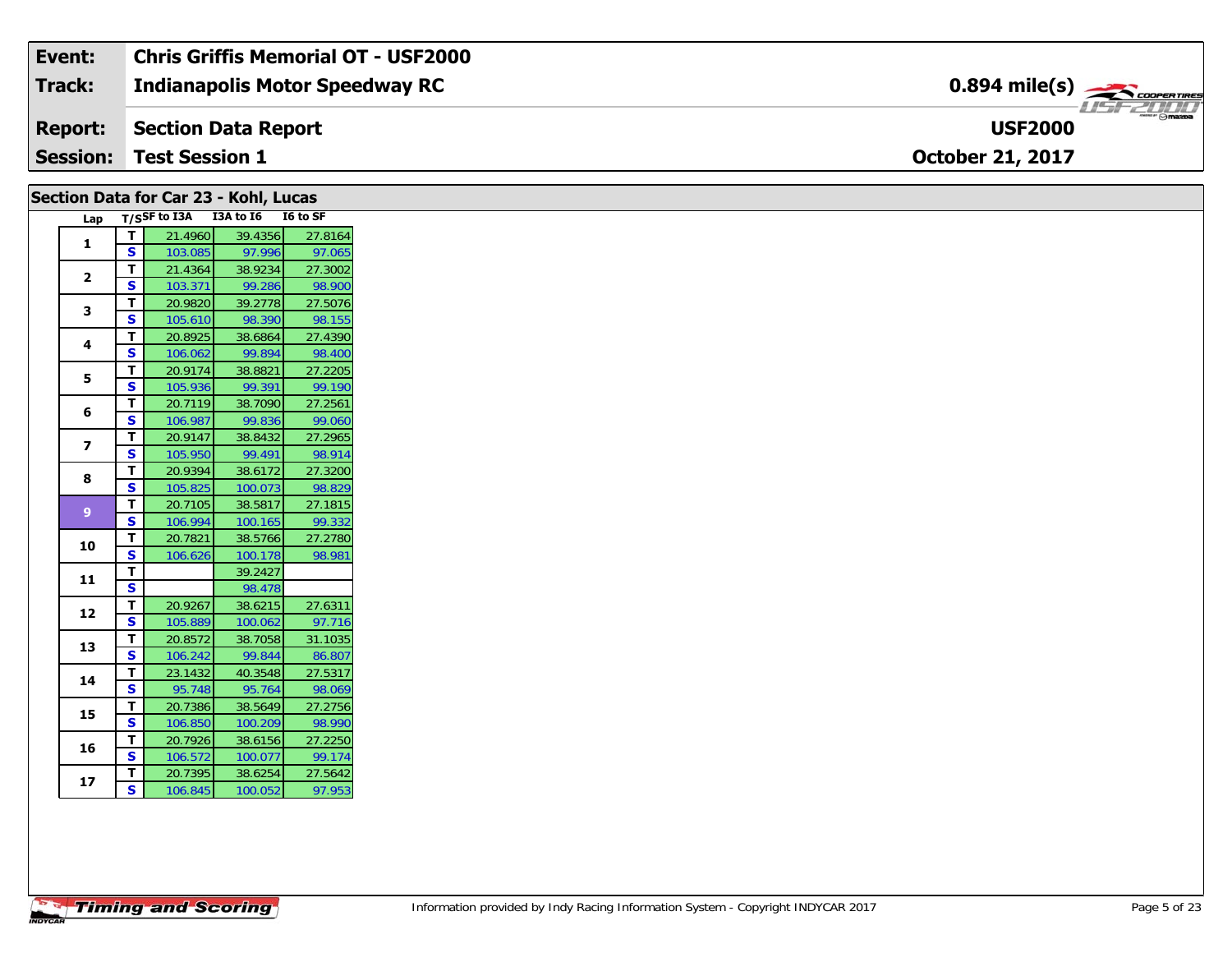| Event:          | <b>Chris Griffis Memorial OT - USF2000</b> |                                                         |
|-----------------|--------------------------------------------|---------------------------------------------------------|
| Track:          | Indianapolis Motor Speedway RC             | $0.894$ mile(s) $\overbrace{\hspace{2cm}}$ coorer Times |
| Report:         | Section Data Report                        | $\frac{1}{\sqrt{2}}$<br><b>USF2000</b>                  |
| <b>Session:</b> | <b>Test Session 1</b>                      | <b>October 21, 2017</b>                                 |

| Section Data for Car 24 - Edenholm, Zoey (R)<br>Lap |              | T/SSF to I3A | I3A to I6         | I6 to SF |
|-----------------------------------------------------|--------------|--------------|-------------------|----------|
|                                                     | т            |              | 48.0971           |          |
| 1                                                   | S            |              | 80.349            |          |
|                                                     | т            | 29.5379      |                   | 33.4431  |
| $\mathbf{2}$                                        | $\mathbf{s}$ | 75.019       | 45.8625<br>84.264 | 80.734   |
|                                                     |              |              |                   |          |
| 3                                                   | т            | 23.4423      | 43.8687           | 31.4032  |
|                                                     | $\mathbf{s}$ | 94.526       | 88.093            | 85.978   |
| 4                                                   | T            | 22.4024      | 42.4821           | 29.4198  |
|                                                     | $\mathbf{s}$ | 98.914       | 90.969            | 91.775   |
| 5                                                   | т            | 21.9569      | 42.9391           | 29.1046  |
|                                                     | S            | 100.921      | 90.001            | 92.769   |
| 6                                                   | т            | 21.8508      | 41.0893           | 28.5042  |
|                                                     | S            | 101.411      | 94.052            | 94.723   |
| $\overline{\phantom{a}}$                            | т            | 21.5551      | 41.2643           | 29.2142  |
|                                                     | S            | 102.802      | 93.653            | 92.421   |
| 8                                                   | Т            | 22.1680      | 40.9539           | 28.3215  |
|                                                     | $\mathbf{s}$ | 99.960       | 94.363            | 95.334   |
| 9                                                   | T            | 21.6701      | 41.4481           | 28.1887  |
|                                                     | S            | 102.257      | 93.238            | 95.783   |
| 10                                                  | т            | 21.4549      | 41.0057           | 28.4105  |
|                                                     | S            | 103.282      | 94.244            | 95.035   |
|                                                     | т            | 21.4705      | 41.1573           | 28.0977  |
| 11                                                  | S            | 103.207      | 93.897            | 96.093   |
|                                                     | т            | 21.4980      | 40.2319           | 28.5502  |
| 12                                                  | S            | 103.075      | 96.057            | 94.570   |
|                                                     | т            | 21.2475      | 41.8118           | 28.2527  |
| 13                                                  | S            | 104.290      | 92.427            | 95.566   |
|                                                     | Т            | 21.8860      | 40.5038           | 28.2906  |
| 14                                                  | S            | 101.248      | 95.412            | 95.438   |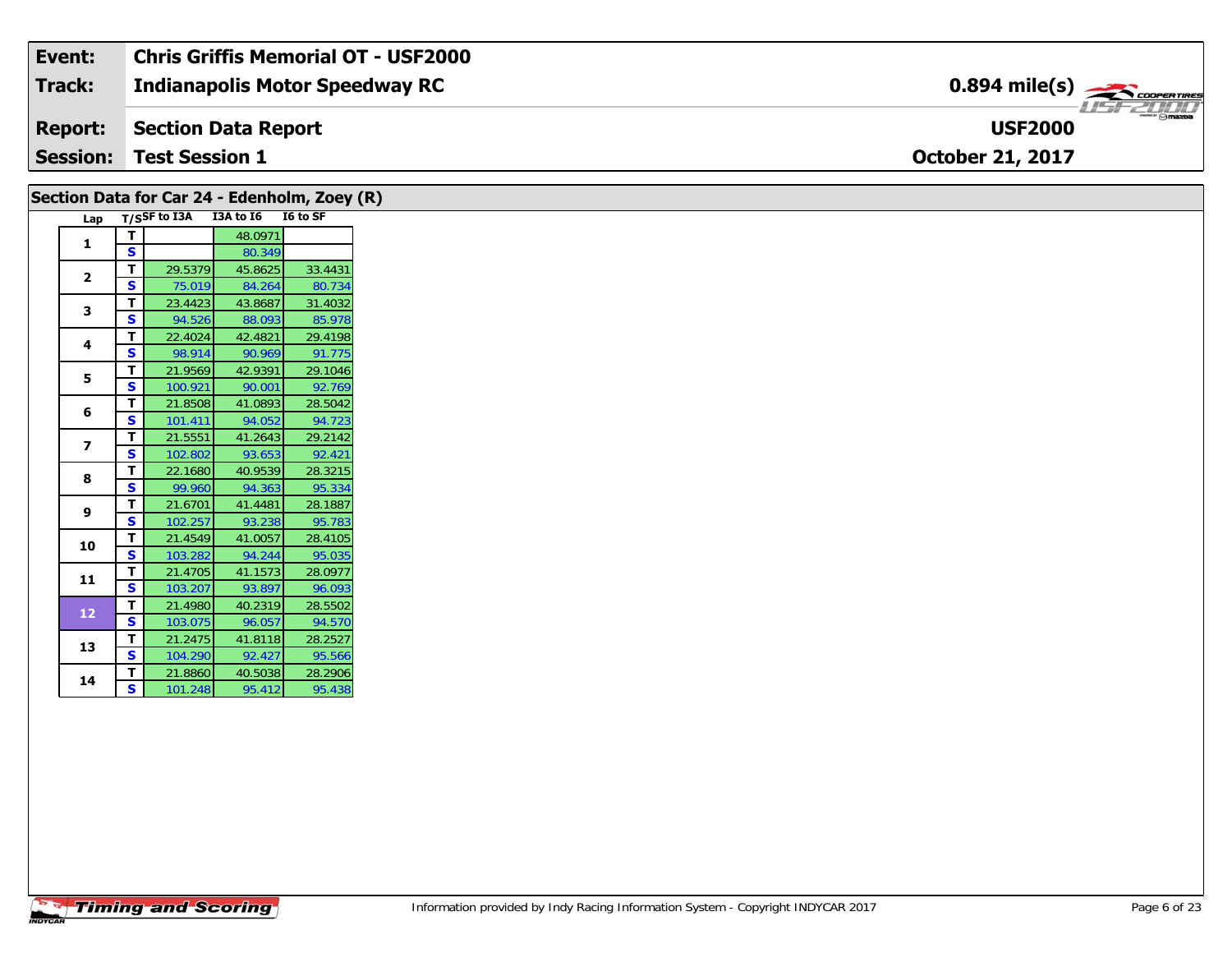| Event:          | Chris Griffis Memorial OT - USF2000 |                                                          |
|-----------------|-------------------------------------|----------------------------------------------------------|
| Track:          | Indianapolis Motor Speedway RC      | $0.894$ mile(s) $\rightarrow$ COOPER TIRES               |
| <b>Report:</b>  | Section Data Report                 | $\overline{\phantom{m}}$ $\odot$ mazoa<br><b>USF2000</b> |
| <b>Session:</b> | <b>Test Session 1</b>               | <b>October 21, 2017</b>                                  |

| Section Data for Car 27 - O'Keeffe, Callan (R) |              |              | I3A to I6 | <b>I6 to SF</b> |
|------------------------------------------------|--------------|--------------|-----------|-----------------|
| Lap                                            |              | T/SSF to I3A |           |                 |
| 1                                              | T            |              | 43.3360   |                 |
|                                                | $\mathbf{s}$ |              | 89.176    |                 |
| $\mathbf{2}$                                   | т            | 22.6125      | 40.4066   | 28.8730         |
|                                                | S            | 97.995       | 95.641    | 93.513          |
| 3                                              | т            | 21.1906      | 39.0446   | 27.4971         |
|                                                | S            | 104.570      | 98.978    | 98.192          |
| 4                                              | T            |              | 46.3518   |                 |
|                                                | $\mathbf{s}$ |              | 83.374    |                 |
| 5                                              | T            | 21.0097      | 38.6598   | 27.6090         |
|                                                | $\mathbf{s}$ | 105.471      | 99.963    | 97.794          |
| 6                                              | Т            | 21.0230      | 38.7084   | 27.4384         |
|                                                | $\mathbf{s}$ | 105.404      | 99.837    | 98.402          |
|                                                | T            | 20.9675      | 38.5090   | 27.4259         |
| $\overline{\phantom{a}}$                       | S            | 105.683      | 100.354   | 98.447          |
|                                                | T            | 21.0654      | 38.5952   | 27.1732         |
| 8                                              | S            | 105.192      | 100.130   | 99.363          |
|                                                | T            | 20.8526      | 38.9704   | 27.5064         |
| 9                                              | S            | 106.265      | 99.166    | 98.159          |
|                                                | T            | 20.8565      | 38.5241   | 27.3280         |
| 10                                             | $\mathbf{s}$ | 106.245      | 100.315   | 98.800          |
|                                                | т            | 20.8649      | 38.5276   | 27.2027         |
| 11                                             | $\mathbf{s}$ | 106.203      | 100.306   | 99.255          |
|                                                | T            | 20.8352      | 38.4140   | 27.2992         |
| 12                                             | S            | 106.354      | 100.603   | 98.904          |
|                                                | T            | 20.9286      | 38.7314   | 27.2843         |
| 13                                             | S            | 105.879      | 99.778    | 98.958          |
|                                                | T.           | 20.7286      | 38.4057   | 27.1811         |
| 14                                             | $\mathbf{s}$ | 106.901      | 100.624   | 99.334          |
|                                                | T            | 20.7048      | 38.4982   | 27.2777         |
| 15                                             | S            | 107.024      | 100.382   | 98.982          |
|                                                | T            | 20.7955      | 38.3417   | 27.1840         |
| 16                                             | S            | 106.557      | 100.792   | 99.323          |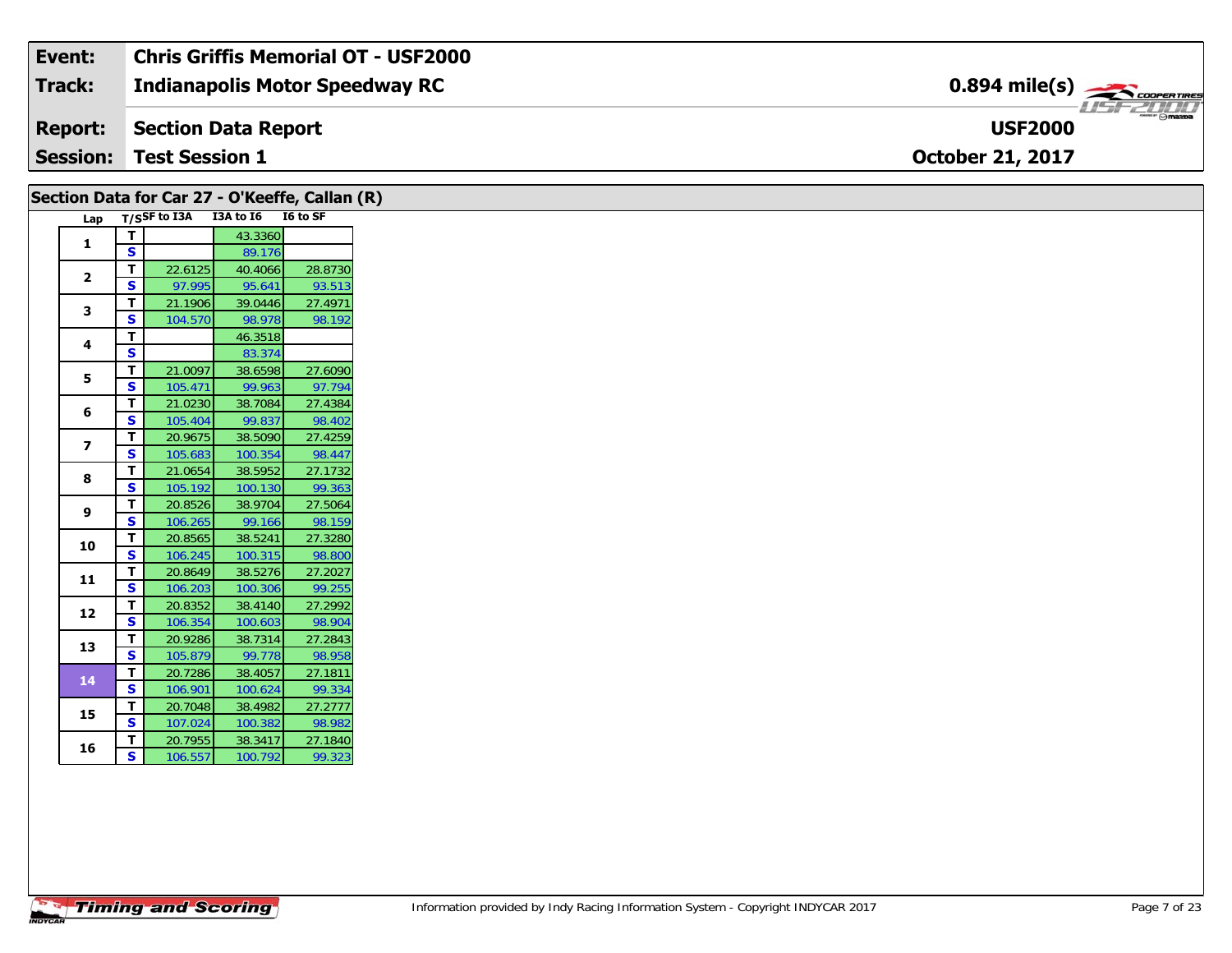| Event:          | Chris Griffis Memorial OT - USF2000 |                                                          |
|-----------------|-------------------------------------|----------------------------------------------------------|
| Track:          | Indianapolis Motor Speedway RC      | $0.894$ mile(s) $\rightarrow$                            |
| <b>Report:</b>  | Section Data Report                 | $\overline{\phantom{m}}$ $\odot$ mazpa<br><b>USF2000</b> |
| <b>Session:</b> | <b>Test Session 1</b>               | <b>October 21, 2017</b>                                  |

|                         |                         | Section Data for Car 31 - Lindh, Rasmus (R) |                   |                   |
|-------------------------|-------------------------|---------------------------------------------|-------------------|-------------------|
| Lap                     |                         | T/SSF to I3A I3A to I6 I6 to SF             |                   |                   |
|                         | T.                      | 24.5760                                     | 43.9736           | 31.0404           |
| $\mathbf{1}$            | $\mathbf{s}$            | 90.166                                      | 87.883            | 86.983            |
| $\mathbf{2}$            | T                       | 32.8864                                     | 51.6639           | 33.0611           |
|                         | $\mathbf s$             | 67.381                                      | 74.802            | 81.667            |
| 3                       | T.                      |                                             | 43.3844           |                   |
|                         | $\mathbf{s}$            |                                             | 89.077            |                   |
| 4                       | $\overline{\mathsf{T}}$ | 22.0620                                     | 41.0754           | 29.1380           |
|                         | S                       | 100.440                                     | 94.084            | 92.663            |
| 5                       | $\overline{\mathsf{T}}$ | 21.7346                                     | 40.3574           | 28.3026           |
|                         | $\mathbf s$             | 101.953                                     | 95.758            | 95.398            |
| 6                       | T                       | 21.1776                                     | 39.6471           | 27.8678           |
|                         | S                       | 104.635                                     | 97.474            | 96.886            |
| $\overline{\mathbf{z}}$ | T                       | 21.4993                                     | 39.3874           | 27.5879           |
|                         | S                       | 103.069                                     | 98.116            | 97.869            |
| 8                       | $\mathbf T$             | 21.3552                                     | 40.4183           | 27.4168           |
|                         | $\mathbf s$             | 103.764                                     | 95.614            | 98.480            |
| 9                       | T                       | 20.9975                                     | 38.8285           | 27.2701           |
|                         | S                       | 105.532                                     | 99.529            | 99.010            |
| 10                      | T                       | 21.1022                                     | 38.7429           | 27.3716           |
|                         | $\mathbf s$             | 105.008                                     | 99.748            | 98.642            |
| 11                      | $\mathbf T$             | 20.9116                                     | 83.3188           | 27.3943           |
|                         | S                       | 105.966                                     | 46.383            | 98.561            |
| 12                      | T                       |                                             | 47.0930           |                   |
|                         | $\overline{\mathbf{s}}$ |                                             | 82.062            |                   |
| 13                      | $\mathbf T$             | 22.7351                                     | 40.0236           | 30.2226           |
|                         | S                       | 97.466                                      | 96.557            | 89.337            |
| 14                      | T<br>S                  | 21.0215<br>105.412                          | 39.4075<br>98.066 | 27.6399<br>97.685 |
|                         | Т                       | 20.8859                                     | 38.7555           | 27.3660           |
| 15                      | $\overline{\mathbf{s}}$ | 106.096                                     | 99.716            | 98.663            |
|                         | T                       | 21.1291                                     | 38.8589           | 27.3372           |
| 16                      | S                       | 104.875                                     | 99.451            | 98.767            |
|                         | T                       | 20.8181                                     | 39.2837           | 27.3294           |
| 17                      | S.                      | 106.441                                     | 98.375            | 98.795            |
|                         | $\mathbf{T}$            | 20.7802                                     | 38.6307           | 27.4190           |
| 18                      | S                       | 106.636                                     | 100.038           | 98.472            |
|                         | $\mathbf{T}$            | 20.9253                                     | 38.5466           | 27.2616           |
| <b>19</b>               | S                       | 105.896                                     | 100.256           | 99.040            |
|                         |                         |                                             |                   |                   |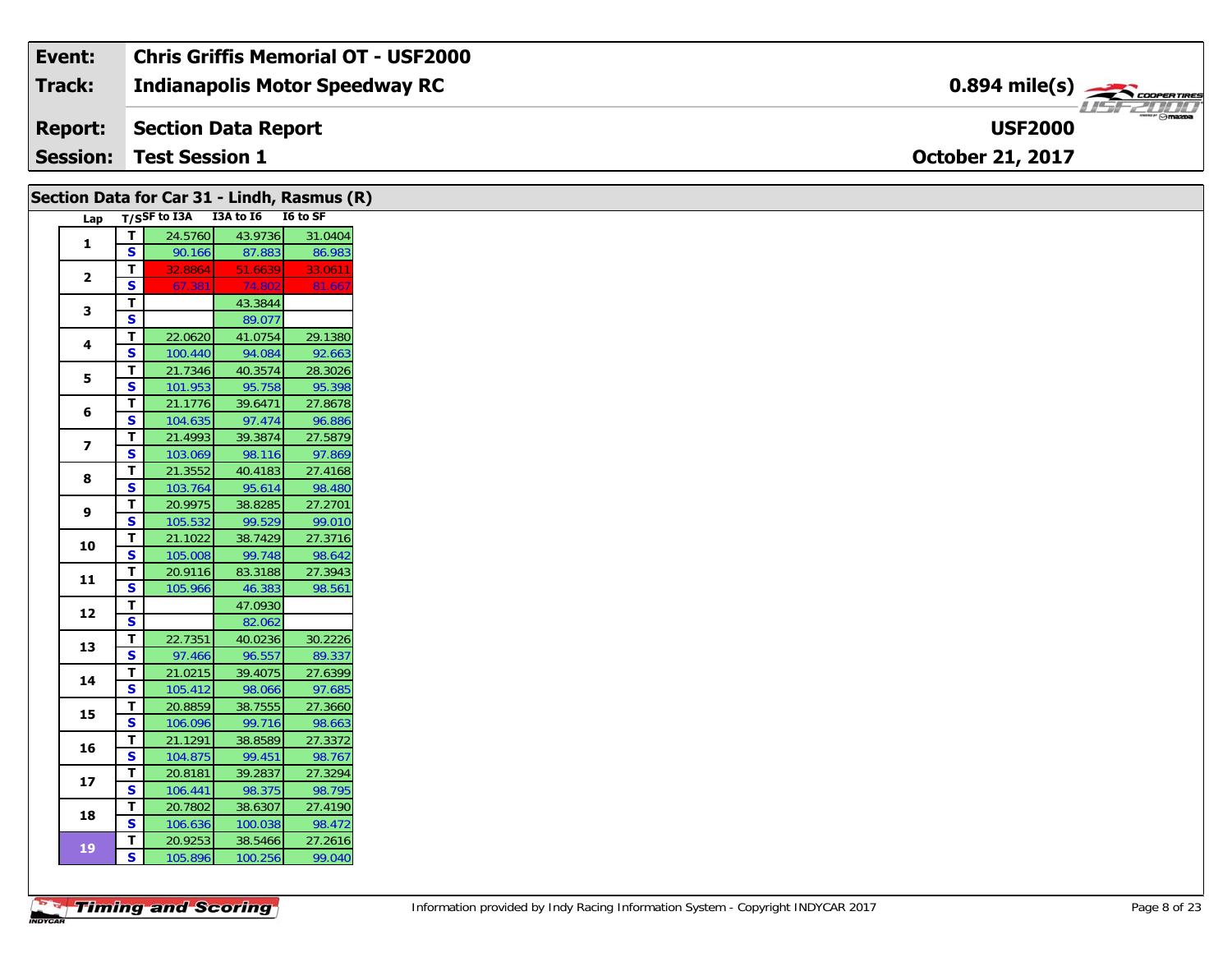| Event:          | Chris Griffis Memorial OT - USF2000 |                                           |
|-----------------|-------------------------------------|-------------------------------------------|
| <b>Track:</b>   | Indianapolis Motor Speedway RC      | $0.894$ mile(s) $\rightarrow$ COOPERTIRES |
| <b>Report:</b>  | Section Data Report                 | $\frac{2\pi}{\omega}$<br><b>USF2000</b>   |
| <b>Session:</b> | <b>Test Session 1</b>               | <b>October 21, 2017</b>                   |

|                         |                         | Section Data for Car 32 - Conwright, Jaden (R) |                                 |                   |
|-------------------------|-------------------------|------------------------------------------------|---------------------------------|-------------------|
| Lap                     |                         |                                                | T/SSF to I3A I3A to I6 I6 to SF |                   |
|                         | $\mathbf T$             | 27.2090                                        | 42.4820                         | 29.5587           |
| $\mathbf{1}$            | <b>S</b>                | 81.440                                         | 90.969                          | 91.344            |
| $\mathbf{2}$            | T                       |                                                | 43.1971                         |                   |
|                         | $\overline{\mathbf{s}}$ |                                                | 89.463                          |                   |
| 3                       | $\mathbf T$             | 22.2753                                        | 40.3369                         | 28.3056           |
|                         | S                       | 99.478                                         | 95.807                          | 95.387            |
| 4                       | T                       | 21.3586                                        | 40.5689                         | 28.8456           |
|                         | S                       | 103.748                                        | 95.259                          | 93.602            |
| 5                       | T                       | 21.1900                                        | 39.2213                         | 28.3187           |
|                         | $\overline{\mathbf{s}}$ | 104.573                                        | 98.532                          | 95.343            |
| 6                       | T<br>S                  | 21.3988                                        | 39.1074                         | 29.2329           |
|                         | T                       | 103.553<br>21.0587                             | 98.819<br>39.1408               | 92.362<br>27.5201 |
| $\overline{\mathbf{z}}$ | S                       | 105.225                                        | 98.734                          | 98.110            |
|                         | $\mathbf T$             | 21.0829                                        | 38.9824                         | 27.7063           |
| 8                       | $\overline{\mathbf{s}}$ | 105.105                                        | 99.136                          | 97.451            |
|                         | T                       | 21.0269                                        | 38.9742                         | 27.6173           |
| 9                       | ${\sf s}$               | 105.384                                        | 99.157                          | 97.765            |
|                         | T                       | 20.9401                                        | 38.9152                         | 27.4478           |
| 10                      | $\overline{\mathbf{s}}$ | 105.821                                        | 99.307                          | 98.369            |
|                         | $\mathbf T$             | 20.9513                                        | 38.9593                         | 27.9291           |
| 11                      | S                       | 105.765                                        | 99.194                          | 96.673            |
|                         | T                       | 21.5595                                        | 39.8894                         | 27.5022           |
| 12                      | S                       | 102.781                                        | 96.882                          | 98.174            |
| 13                      | T.                      | 20.8925                                        | 39.7535                         | 27.5612           |
|                         | S.                      | 106.062                                        | 97.213                          | 97.964            |
| 14                      | Т                       | 20.9757                                        | 38.9047                         | 27.6292           |
|                         | S                       | 105.642                                        | 99.334                          | 97.723            |
| 15                      | T.                      |                                                | 42.6557                         |                   |
|                         | $\overline{\mathbf{s}}$ |                                                | 90.599                          |                   |
| 16                      | T.                      | 21.2359                                        | 38.9733                         | 28.1263           |
|                         | S.                      | 104.347                                        | 99.159                          | 95.996            |
| 17                      | $\mathbf T$             | 20.9045                                        | 38.9236                         | 27.4711           |
|                         | S                       | 106.002                                        | 99.285                          | 98.285            |
| 18                      | T                       | 20.7459                                        | 38.8251                         | 27.2733           |
|                         | <b>S</b>                | 106.812                                        | 99.537                          | 98.998            |
| 19                      | T.<br>S                 | 21.0597                                        | 39.1005                         | 27.4820           |
|                         |                         | 105.220                                        | 98.836                          | 98.246            |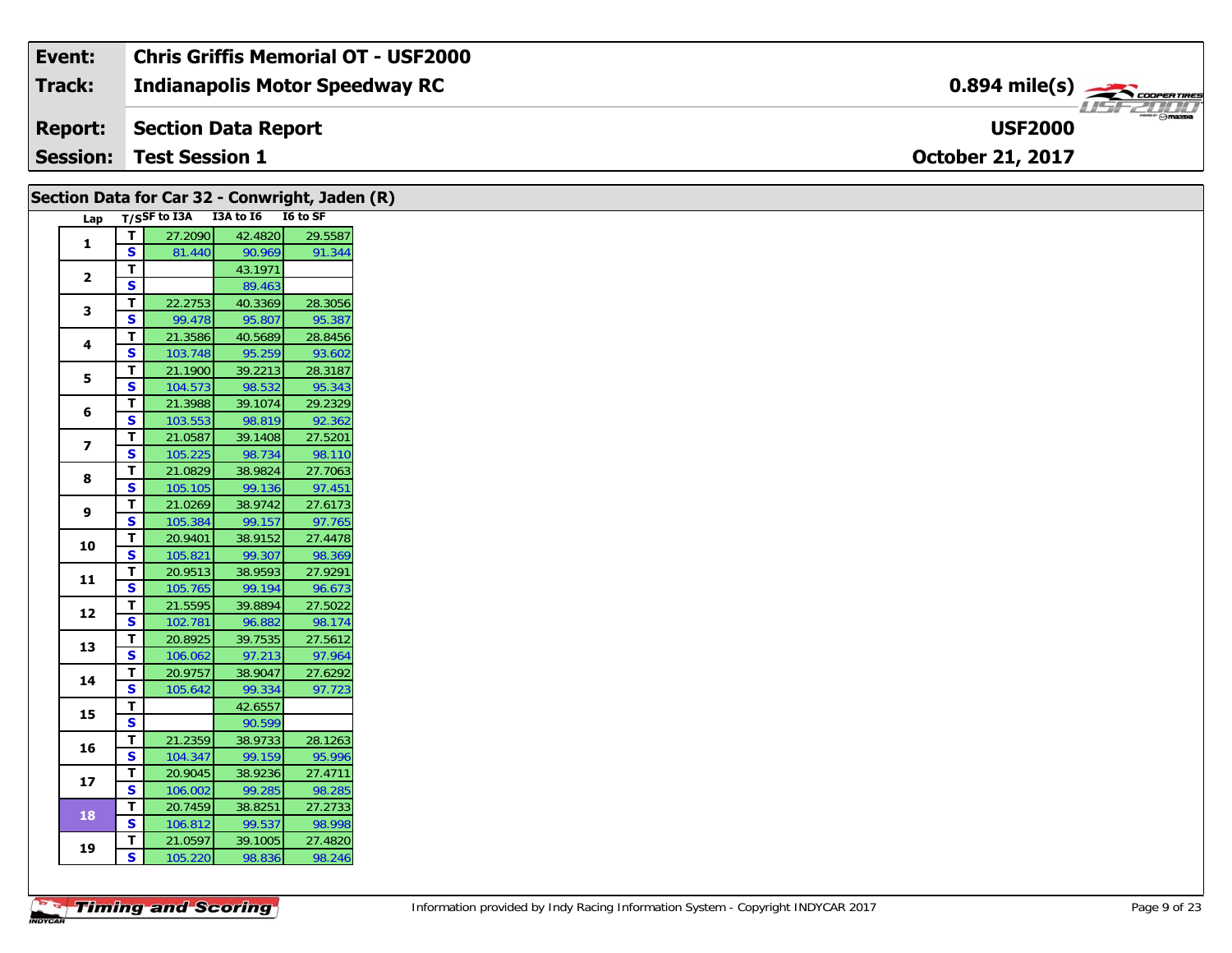| Event:         | <b>Chris Griffis Memorial OT - USF2000</b> |                                                                                                                                                                                                                                                                                                                                                                                                                                                                                                   |
|----------------|--------------------------------------------|---------------------------------------------------------------------------------------------------------------------------------------------------------------------------------------------------------------------------------------------------------------------------------------------------------------------------------------------------------------------------------------------------------------------------------------------------------------------------------------------------|
| Track:         | <b>Indianapolis Motor Speedway RC</b>      | $0.894$ mile(s) $\overbrace{\hspace{2cm}}$ coorgannes                                                                                                                                                                                                                                                                                                                                                                                                                                             |
| <b>Report:</b> | Section Data Report                        | $\overline{\phantom{a}}$ $\overline{\phantom{a}}$ $\overline{\phantom{a}}$ $\overline{\phantom{a}}$ $\overline{\phantom{a}}$ $\overline{\phantom{a}}$ $\overline{\phantom{a}}$ $\overline{\phantom{a}}$ $\overline{\phantom{a}}$ $\overline{\phantom{a}}$ $\overline{\phantom{a}}$ $\overline{\phantom{a}}$ $\overline{\phantom{a}}$ $\overline{\phantom{a}}$ $\overline{\phantom{a}}$ $\overline{\phantom{a}}$ $\overline{\phantom{a}}$ $\overline{\phantom{a}}$ $\overline{\$<br><b>USF2000</b> |
|                | <b>Session: Test Session 1</b>             | <b>October 21, 2017</b>                                                                                                                                                                                                                                                                                                                                                                                                                                                                           |

| Section Data for Car 33 - Rowe, Myles (R) |                         |                                     |         |         |
|-------------------------------------------|-------------------------|-------------------------------------|---------|---------|
|                                           |                         | Lap T/SSF to I3A I3A to I6 I6 to SF |         |         |
|                                           | $\overline{\mathbf{r}}$ | 25.1468                             | 45.3722 | 32.9732 |
| $\mathbf{1}$                              | S                       | 88.119                              | 85.174  | 81.885  |
|                                           | T.                      |                                     | 45.4758 |         |
| $\overline{2}$                            | $\overline{\mathbf{s}}$ |                                     | 84.980  |         |
|                                           | T                       | 23.2137                             | 43.4807 | 30.4037 |
| 3                                         | S.                      | 95.457                              | 88.880  | 88.805  |
|                                           | T                       | 22.4616                             | 42.5736 | 29.2332 |
| 4                                         | S                       | 98.653                              | 90.773  | 92.361  |
|                                           | T.                      | 22.2839                             | 42.6610 | 28.8079 |
| 5                                         | <b>S</b>                | 99.440                              | 90.587  | 93.724  |
|                                           | T.                      | 22.0273                             | 41.2472 | 28.5482 |
| 6                                         | $\overline{\mathbf{s}}$ | 100.598                             | 93.692  | 94.577  |
|                                           | $\mathbf T$             | 21.7039                             | 40.6304 | 28.0689 |
| $\overline{z}$                            | $\overline{\mathbf{s}}$ | 102.097                             | 95.115  | 96.192  |
|                                           | $\mathbf{T}$            | 21.6120                             | 40.4539 | 28.1261 |
| 8                                         | S                       | 102.531                             | 95.530  | 95.996  |
|                                           | T                       | 22.3911                             | 41.7032 | 27.9755 |
| 9                                         | $\mathbf{s}$            | 98.964                              | 92.668  | 96.513  |
|                                           | $\mathbf T$             | 21.5217                             | 40.2841 | 28.0975 |
| 10                                        | $\overline{\mathbf{s}}$ | 102.962                             | 95.932  | 96.094  |
|                                           | $\mathbf{T}$            | 21.4596                             | 40.0083 | 28.8090 |
| 11                                        | $\overline{\mathbf{s}}$ | 103.260                             | 96.594  | 93.721  |
|                                           | T                       | 21.1944                             | 39.6140 | 28.0023 |
| 12                                        | $\mathbf{s}$            | 104.552                             | 97.555  | 96.421  |
|                                           | T                       | 21.1630                             | 39.6796 | 27.7946 |
| 13                                        | $\overline{\mathbf{s}}$ | 104.707                             | 97.394  | 97.141  |
|                                           | $\mathbf{T}$            | 21.1732                             | 39.4429 | 27.8943 |
| 14                                        | S                       | 104.656                             | 97.978  | 96.794  |
|                                           | $\mathbf{T}$            | 21.1362                             | 39.3123 | 27.7695 |
| 15                                        | $\overline{\mathbf{s}}$ | 104.840                             | 98.304  | 97.229  |
|                                           | T                       | 21.1978                             | 39.2155 | 27.7573 |
| 16                                        | <b>S</b>                | 104.535                             | 98.546  | 97.272  |
|                                           | T                       | 21.2163                             | 39.6139 | 27.6566 |
| 17                                        | S                       | 104.444                             | 97.555  | 97.626  |
|                                           | $\mathbf{T}$            | 21.5542                             | 45.5130 | 27.8351 |
| 18                                        | $\mathbf{s}$            | 102.806                             | 84.911  | 97.000  |
|                                           | T.                      | 21.3611                             | 39.2980 | 27.8266 |
| 19                                        | $\mathbf{s}$            | 103.736                             | 98.339  | 97.029  |
|                                           |                         |                                     |         |         |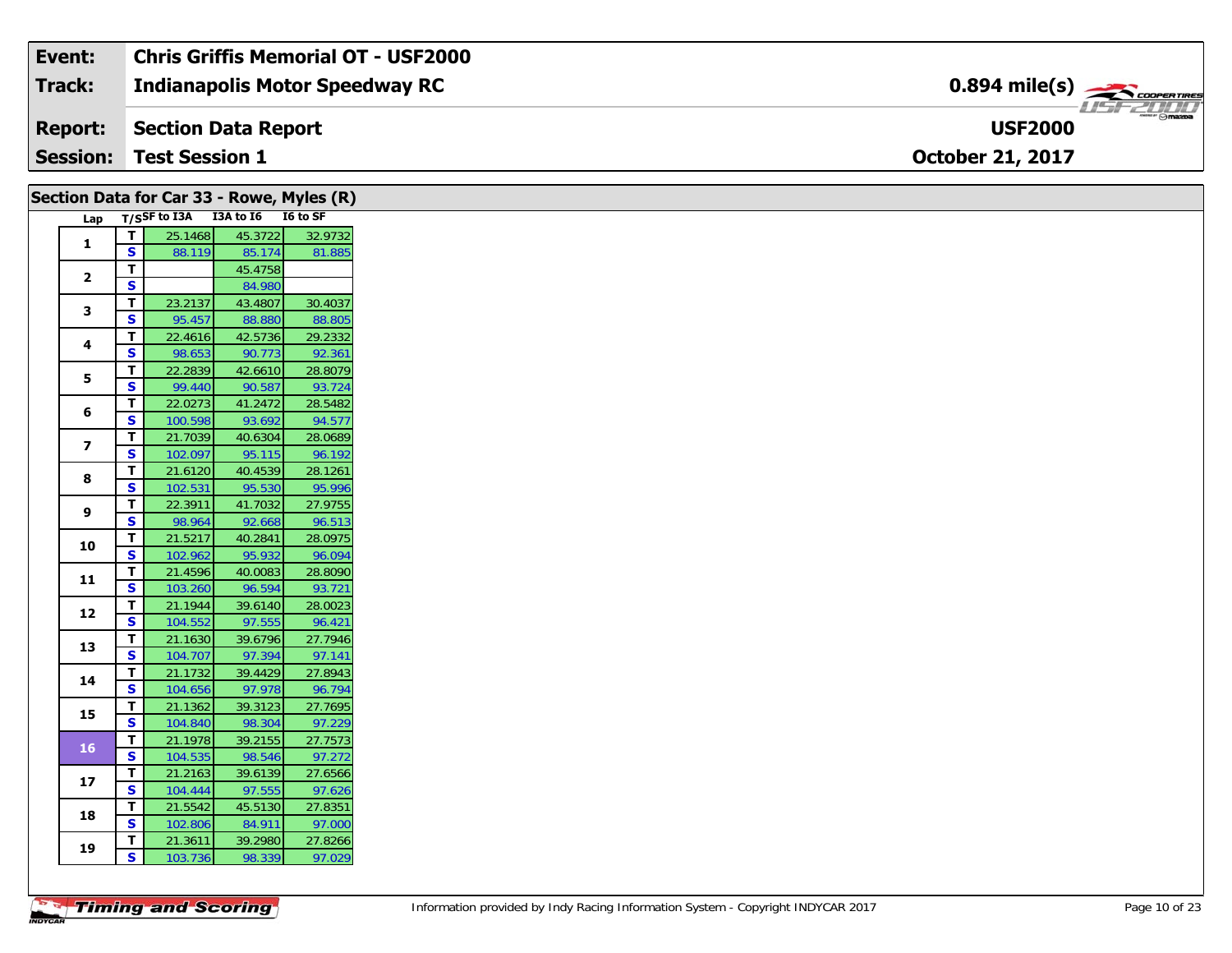| Event:                                    | <b>Chris Griffis Memorial OT - USF2000</b> |                                                         |  |  |  |  |
|-------------------------------------------|--------------------------------------------|---------------------------------------------------------|--|--|--|--|
| <b>Track:</b>                             | Indianapolis Motor Speedway RC             | $0.894$ mile(s) $\overbrace{\hspace{2cm}}$ coorga Tines |  |  |  |  |
| <b>Report:</b>                            | Section Data Report                        | <b>LISFZDO</b><br><b>USF2000</b>                        |  |  |  |  |
|                                           | <b>Session: Test Session 1</b>             | <b>October 21, 2017</b>                                 |  |  |  |  |
| Section Data for Car 33 - Rowe, Myles (R) |                                            |                                                         |  |  |  |  |

### **Timing and Scoring**

**Lap T/SSF to I3A I3A to I6 I6 to SF** 

**<sup>T</sup>** 20.9917 40.1320 27.6005 **<sup>S</sup>** 105.561 96.296 97.824

97.824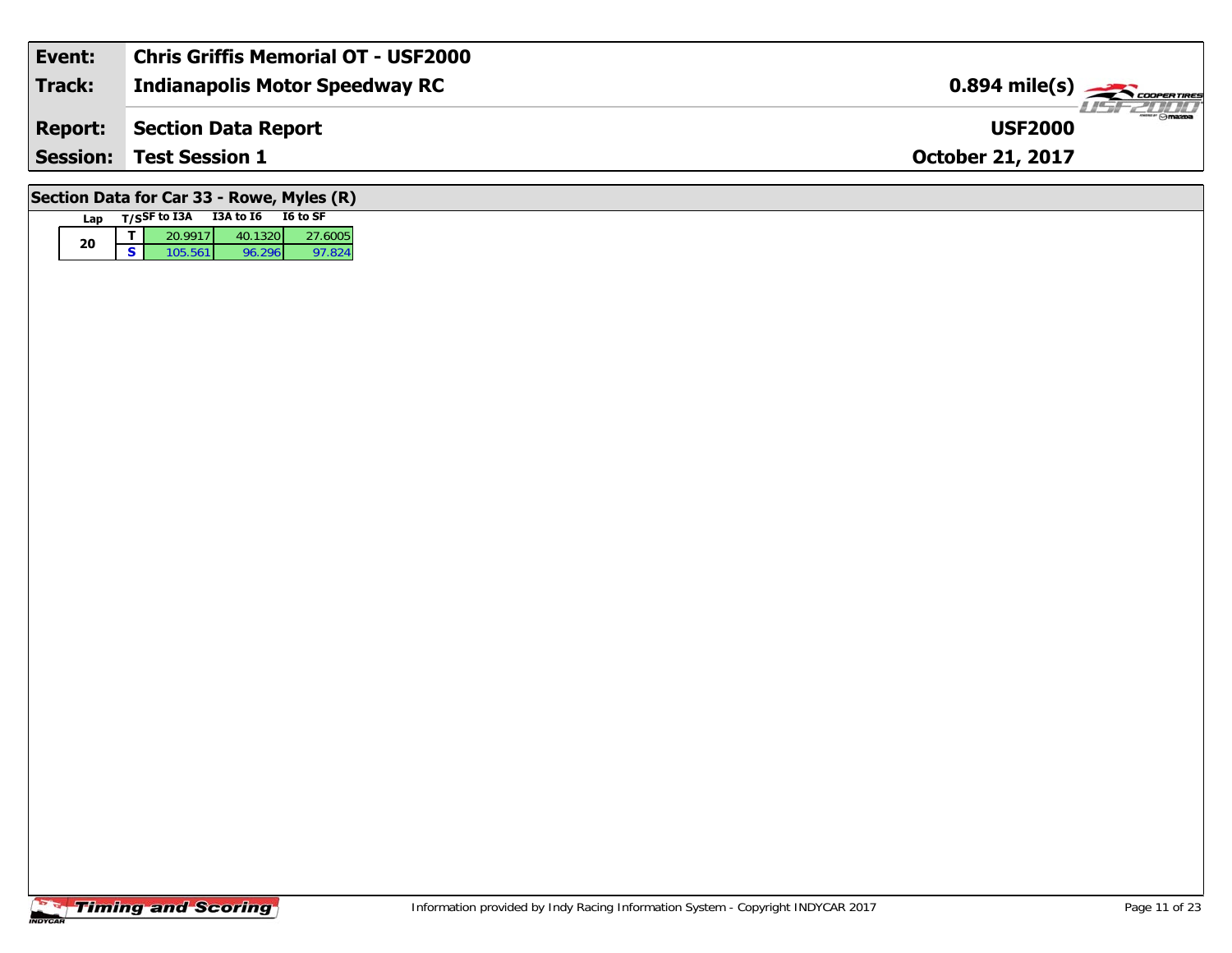| Event:          | <b>Chris Griffis Memorial OT - USF2000</b> |                                   |
|-----------------|--------------------------------------------|-----------------------------------|
| Track:          | Indianapolis Motor Speedway RC             | $0.894$ mile(s) $\frac{1}{2}$     |
| <b>Report:</b>  | Section Data Report                        | $ \theta$ mazoa<br><b>USF2000</b> |
| <b>Session:</b> | <b>Test Session 1</b>                      | <b>October 21, 2017</b>           |

|                          |    | Section Data for Car 34 - Cook, Sabre (R) |           |          |
|--------------------------|----|-------------------------------------------|-----------|----------|
| Lap                      |    | T/SSF to I3A                              | I3A to I6 | I6 to SF |
| 1                        | т  |                                           | 45.2000   |          |
|                          | S  |                                           | 85.499    |          |
| $\overline{2}$           | Т  | 22.5899                                   | 41.6613   | 29.6736  |
|                          | S  | 98.093                                    | 92.761    | 90.990   |
| 3                        | Т  | 21.8576                                   | 40.6121   | 29.3990  |
|                          | S  | 101.379                                   | 95.157    | 91.840   |
| 4                        | т  | 22.0561                                   | 40.2313   | 28.9259  |
|                          | S  | 100.467                                   | 96.058    | 93.342   |
| 5                        | Т  | 21.5090                                   | 40.2741   | 27.9593  |
|                          | S  | 103.022                                   | 95.956    | 96.569   |
| 6                        | T  | 21.4071                                   | 39.9961   | 27.7831  |
|                          | S  | 103.513                                   | 96.623    | 97.181   |
| $\overline{\phantom{a}}$ | T  | 21.2141                                   | 40.0369   | 27.6895  |
|                          | S  | 104.455                                   | 96.525    | 97.510   |
| 8                        | T  | 21.3980                                   | 39.8375   | 27.9985  |
|                          | S  | 103.557                                   | 97.008    | 96.434   |
| 9                        | T  | 21.2437                                   | 39.5034   | 27.7779  |
|                          | S  | 104.309                                   | 97.828    | 97.200   |
| 10                       | Т  | 21.1711                                   | 39.4242   | 27.7481  |
|                          | S  | 104.667                                   | 98.025    | 97.304   |
| 11                       | T  | 22.1392                                   | 39.6203   | 27.7600  |
|                          | S  | 100.090                                   | 97.540    | 97.262   |
| 12                       | Т  | 21.7454                                   | 41.4375   | 27.7067  |
|                          | S  | 101.902                                   | 93.262    | 97.449   |
| 13                       | T  |                                           | 40.1555   |          |
|                          | S  |                                           | 96.240    |          |
| 14                       | T  | 21.3939                                   | 39.3816   | 28.0760  |
|                          | S  | 103.577                                   | 98.131    | 96.168   |
| 15                       | T  | 21.3362                                   | 39.5856   | 27.8194  |
|                          | S  | 103.857                                   | 97.625    | 97.055   |
| 16                       | T  | 21.1811                                   | 39.2258   | 27.7798  |
|                          | S  | 104.617                                   | 98.521    | 97.193   |
| 17                       | т  | 21.1053                                   | 39.1379   | 27.5843  |
|                          | S. | 104.993                                   | 98.742    | 97.882   |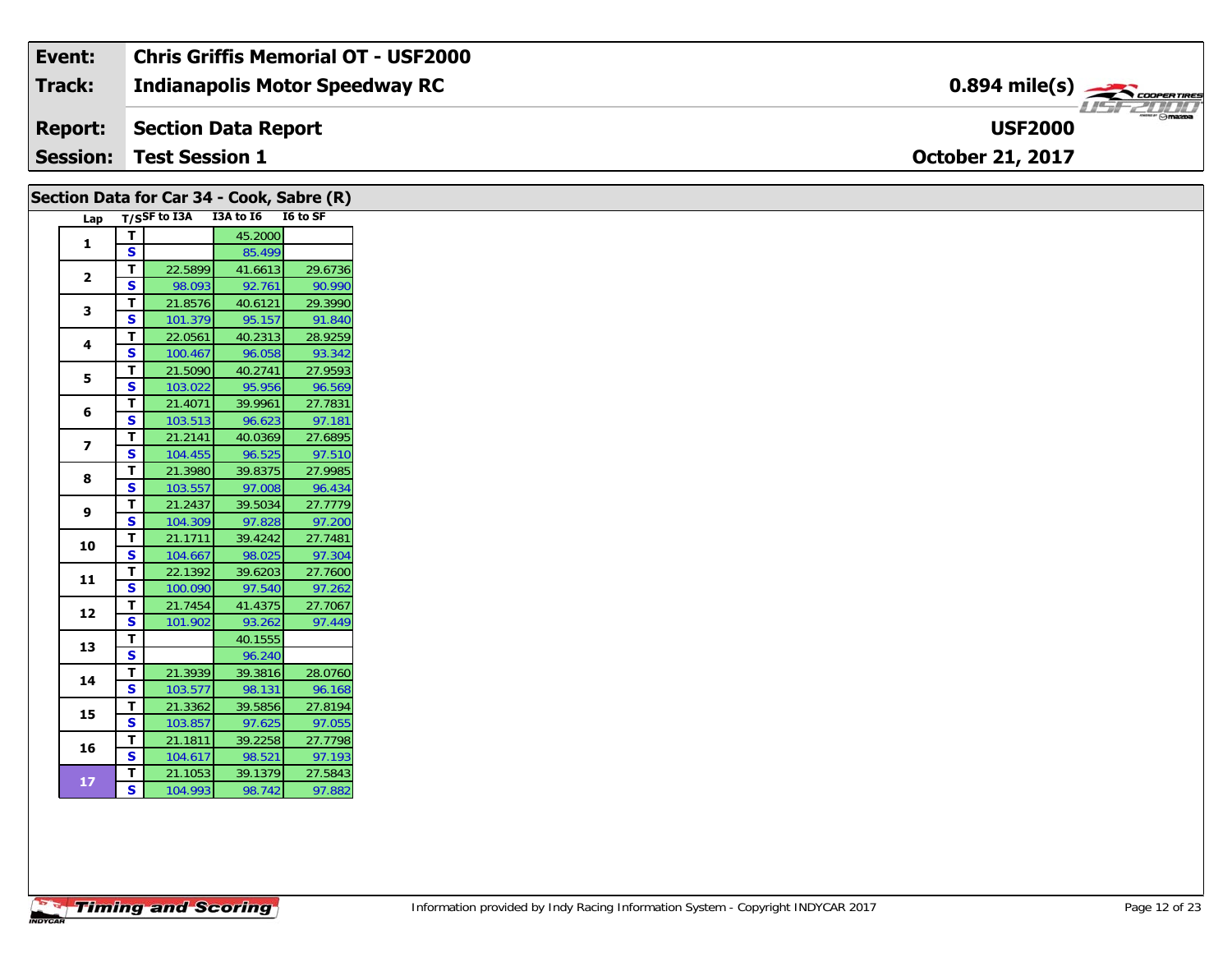| Event:          | Chris Griffis Memorial OT - USF2000 |                                                          |
|-----------------|-------------------------------------|----------------------------------------------------------|
| Track:          | Indianapolis Motor Speedway RC      | $0.894$ mile(s) $\rightarrow$                            |
| <b>Report:</b>  | Section Data Report                 | $\overline{\phantom{m}}$ $\odot$ mazpa<br><b>USF2000</b> |
| <b>Session:</b> | <b>Test Session 1</b>               | <b>October 21, 2017</b>                                  |

|                         |                                                    |                    | Section Data for Car 36 - Keane, Darren (R) |                   |
|-------------------------|----------------------------------------------------|--------------------|---------------------------------------------|-------------------|
| Lap                     |                                                    |                    | T/SSF to I3A I3A to I6 I6 to SF             |                   |
| $\mathbf{1}$            | T.                                                 | 23.7975            | 40.8803                                     | 30.2705           |
|                         | $\mathbf{s}$                                       | 93.115             | 94.533                                      | 89.196            |
| $\overline{2}$          | T                                                  | 27.2723            | 46.6919                                     | 28.1921           |
|                         | S                                                  | 81.251             | 82.767                                      | 95.772            |
| 3                       | T                                                  |                    | 54.6619                                     |                   |
|                         | $\overline{\mathbf{s}}$                            |                    | 70.699                                      |                   |
| 4                       | $\mathbf T$                                        | 21.4513            | 39.5348                                     | 29.3928           |
|                         | S                                                  | 103.300            | 97.750                                      | 91.859            |
| 5                       | $\overline{\mathsf{r}}$<br>$\overline{\mathbf{s}}$ | 21.1789            | 39.1137                                     | 28.0650           |
|                         | $\mathbf T$                                        | 104.628            | 98.803                                      | 96.205            |
| 6                       | S                                                  | 20.9492<br>105.775 | 39.0968<br>98.846                           | 28.3054<br>95.388 |
|                         | T                                                  | 21.0187            | 38.5496                                     | 27.5704           |
| $\overline{\mathbf{z}}$ | S                                                  | 105.426            | 100.249                                     | 97.931            |
|                         | T.                                                 | 20.8979            | 38.9142                                     | 27.3855           |
| 8                       | $\overline{\mathbf{s}}$                            | 106.035            | 99.309                                      | 98.592            |
|                         | T                                                  | 20.7738            | 38.4864                                     | 27.2958           |
| 9                       | S                                                  | 106.668            | 100.413                                     | 98.916            |
|                         | T                                                  | 20.8843            | 38.6076                                     | 27.2080           |
| 10                      | S                                                  | 106.104            | 100.098                                     | 99.236            |
|                         | T                                                  | 20.7132            | 38.3731                                     | 27.4838           |
| 11                      | S                                                  | 106.981            | 100.710                                     | 98.240            |
| 12                      | $\mathbf T$                                        | 21.3907            | 38.7665                                     | 27.2292           |
|                         | S                                                  | 103.592            | 99.688                                      | 99.158            |
| 13                      | T                                                  | 20.8942            | 38.5802                                     | 27.1980           |
|                         | $\mathbf{s}$                                       | 106.054            | 100.169                                     | 99.272            |
| 14                      | T.                                                 |                    | 38.7647                                     |                   |
|                         | $\overline{\mathbf{s}}$                            |                    | 99.692                                      |                   |
| 15                      | $\mathbf{T}$                                       | 20.6994            | 38.3903                                     | 27.1643           |
|                         | $\overline{\mathbf{s}}$                            | 107.052            | 100.665                                     | 99.395            |
| 16                      | T                                                  | 21.0173            | 38.9086                                     | 27.1014           |
|                         | S<br>T                                             | 105.433<br>20.6485 | 99.324<br>38.5519                           | 99.626<br>27.2645 |
| 17                      | ${\sf s}$                                          |                    |                                             | 99.030            |
|                         | T                                                  | 107.316<br>26.9654 | 100.243<br>39.8493                          | 27.1131           |
| 18                      | <b>S</b>                                           | 82.176             | 96.979                                      | 99.583            |
|                         | T                                                  | 20.6231            | 38.5595                                     | 27.1762           |
| 19                      | $\mathbf{s}$                                       | 107.448            | 100.223                                     | 99.352            |
|                         |                                                    |                    |                                             |                   |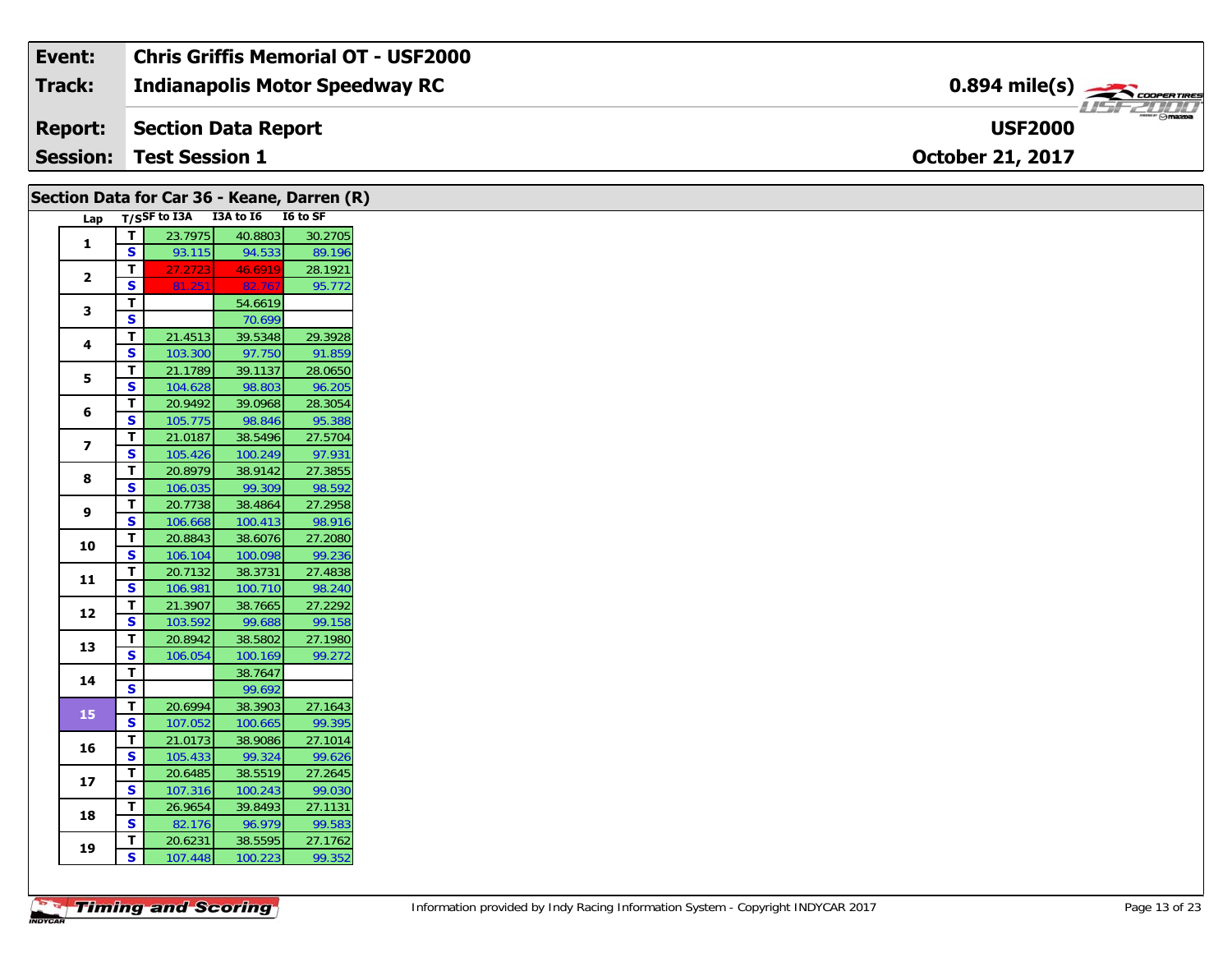|                | <b>Session: Test Session 1</b>             | <b>October 21, 2017</b>                                      |
|----------------|--------------------------------------------|--------------------------------------------------------------|
| <b>Report:</b> | Section Data Report                        | $\overline{\bigcirc_{\mathsf{maxoa}}}$<br><b>USF2000</b>     |
| Track:         | <b>Indianapolis Motor Speedway RC</b>      | $0.894$ mile(s) $\frac{1}{\sqrt{1.500} \text{ CDOPER TRES}}$ |
| Event:         | <b>Chris Griffis Memorial OT - USF2000</b> |                                                              |

# **Section Data for Car 36 - Keane, Darren (R)**

| Lap |   | T/SSF to I3A | I3A to I6 | I6 to SF |
|-----|---|--------------|-----------|----------|
| 20  |   | 20.8053      | 38.2831   | 27.2840  |
|     | s | 106.507      | 100.947   | 98.959   |
|     |   | 21.1515      | 38.9591   | 27.1222  |
| 21  | S | 104.764      | 99.195    | 99.549   |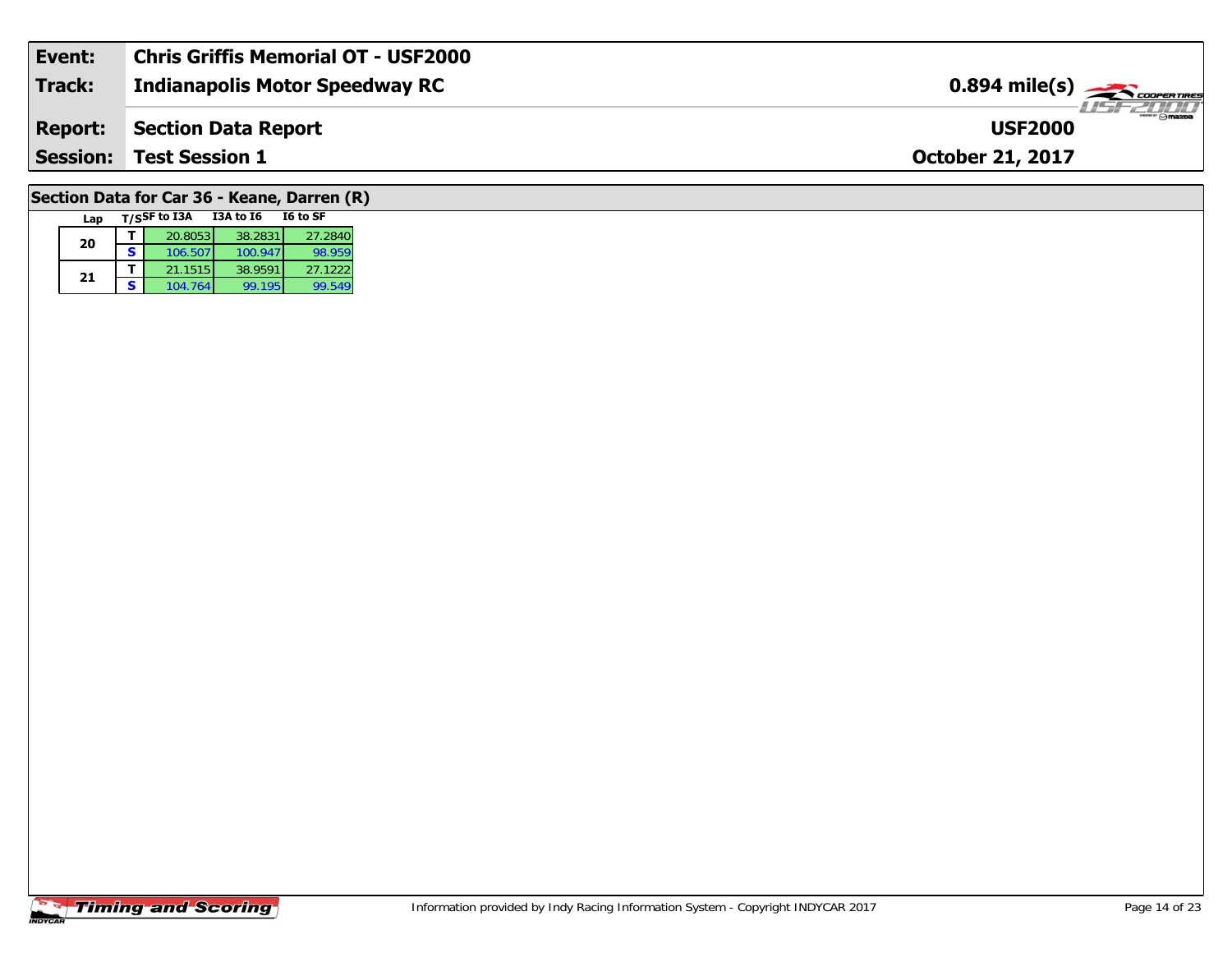| Event:          | <b>Chris Griffis Memorial OT - USF2000</b> |                                                         |
|-----------------|--------------------------------------------|---------------------------------------------------------|
| Track:          | Indianapolis Motor Speedway RC             | $0.894$ mile(s) $\overbrace{\hspace{2cm}}$ coorganges   |
| <b>Report:</b>  | Section Data Report                        | $m_{\text{max}} \odot m_{\text{max}}$<br><b>USF2000</b> |
| <b>Session:</b> | <b>Test Session 1</b>                      | <b>October 21, 2017</b>                                 |

| Section Data for Car 37 - Craig, Jake (R) |                         |                                     |                   |                   |
|-------------------------------------------|-------------------------|-------------------------------------|-------------------|-------------------|
|                                           |                         | Lap T/SSF to I3A I3A to I6 I6 to SF |                   |                   |
|                                           | $\mathbf T$             | 25.1196                             | 45.2996           | 33.5544           |
| $\mathbf{1}$                              | S                       | 88.214                              | 85.311            | 80.466            |
|                                           | T                       | 29.0230                             | 48.3899           | 32.9885           |
| $\mathbf{2}$                              | <b>S</b>                | 76.350                              | 79.863            | 81.847            |
| 3                                         | $\mathbf T$             |                                     | 45.5577           |                   |
|                                           | $\mathbf{s}$            |                                     | 84.827            |                   |
| 4                                         | T                       | 23.9755                             | 42.9583           | 30.0200           |
|                                           | S                       | 92.424                              | 89.960            | 89.940            |
| 5                                         | T                       | 23.1134                             | 41.1631           | 29.5108           |
|                                           | <b>S</b>                | 95.871                              | 93.884            | 91.492            |
| 6                                         | T                       | 21.7254                             | 40.4085           | 28.5052           |
|                                           | S                       | 101.996                             | 95.637            | 94.720            |
| $\overline{\mathbf{z}}$                   | T                       | 21.5741                             | 40.3163           | 28.0779           |
|                                           | S                       | 102.712                             | 95.856            | 96.161            |
| 8                                         | T                       | 21.8549                             | 40.3062           | 27.9648           |
|                                           | S                       | 101.392                             | 95.880            | 96.550            |
| 9                                         | T.                      | 21.3728                             | 39.4825           | 27.8923           |
|                                           | S                       | 103.679                             | 97.880            | 96.801            |
| 10                                        | T                       | 21.1249                             | 39.3306           | 27.6101           |
|                                           | S                       | 104.896                             | 98.258            | 97.790            |
| 11                                        | T.                      | 21.1379                             | 39.0123           | 27.4049           |
|                                           | S                       | 104.831                             | 99.060            | 98.523            |
| 12                                        | т                       | 21.0501                             | 39.3543           | 27.4864           |
|                                           | S                       | 105.268                             | 98.199            | 98.230            |
| 13                                        | T                       | 21.2111                             | 39.4128           | 28.6330           |
|                                           | $\mathbf{s}$            | 104.469                             | 98.053            | 94.297            |
| 14                                        | T                       | 21.1274                             | 39.5532           | 27.4856           |
|                                           | S                       | 104.883                             | 97.705            | 98.233            |
| 15                                        | Т<br>S                  | 21.0555                             | 39.1607           | 27.4674           |
|                                           |                         | 105.241                             | 98.684            | 98.298            |
| 16                                        | T<br>S                  | 21.4401                             | 39.7584           | 27.6545<br>97.633 |
|                                           | $\mathbf T$             | 103.353                             | 97.201<br>40.1573 |                   |
| 17                                        | $\overline{\mathbf{s}}$ |                                     | 96.235            |                   |
|                                           | T                       | 21.3082                             | 39.4860           | 27.5702           |
| 18                                        | S                       | 103.993                             | 97.871            | 97.932            |
|                                           | T                       | 20.8793                             | 38.9605           | 27.4064           |
| ${\bf 19}$                                | S                       | 106.129                             | 99.191            | 98.517            |
|                                           |                         |                                     |                   |                   |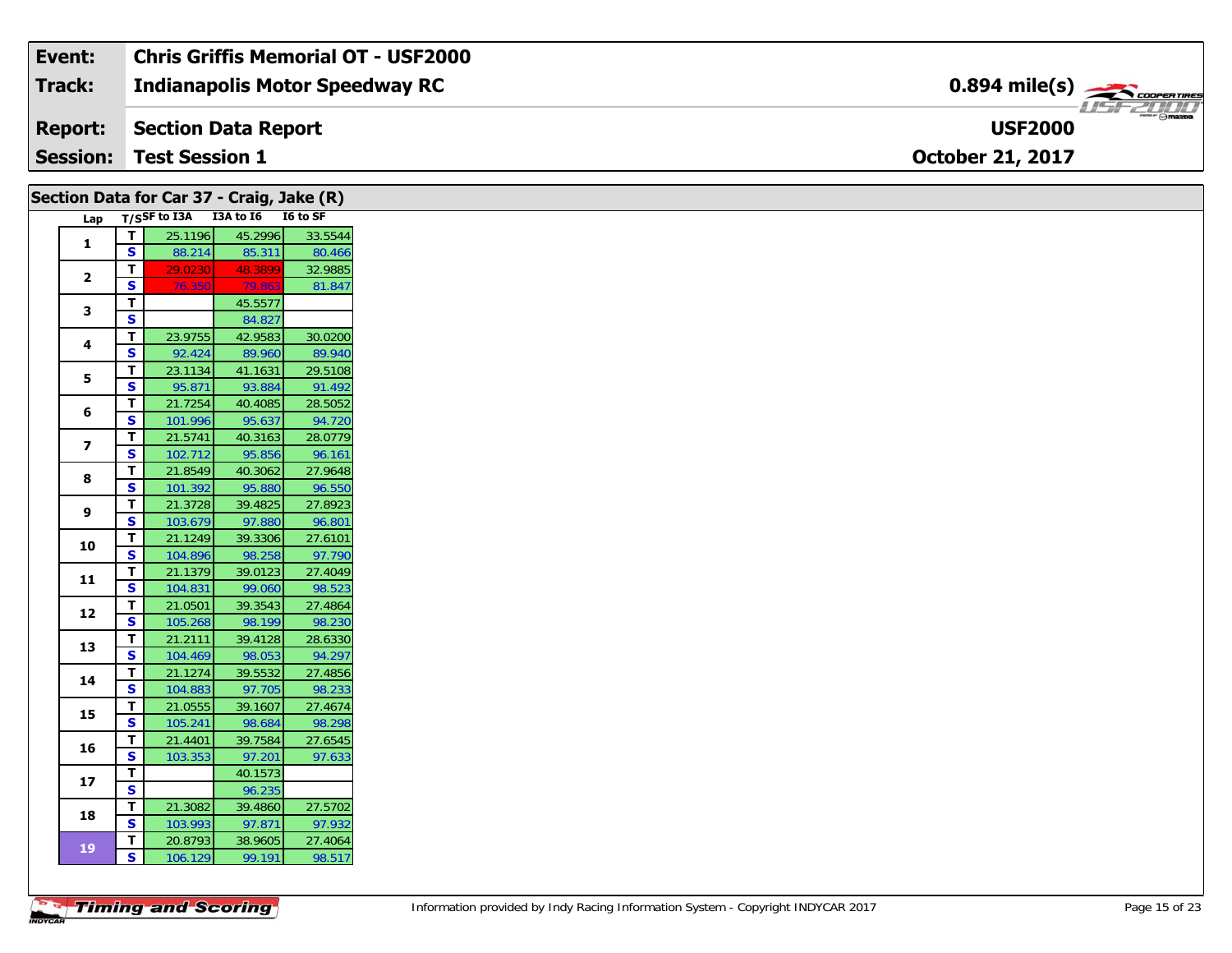| Event:         | <b>Chris Griffis Memorial OT - USF2000</b> |                                                         |
|----------------|--------------------------------------------|---------------------------------------------------------|
| <b>Track:</b>  | Indianapolis Motor Speedway RC             | $0.894$ mile(s) $\overbrace{\hspace{2cm}}$ coorer Times |
| <b>Report:</b> | Section Data Report                        | <b>USF2000</b>                                          |
|                | <b>Session: Test Session 1</b>             | <b>October 21, 2017</b>                                 |
|                | Section Data for Car 37 - Craig, Jake (R)  |                                                         |

#### **Timing and Scoring**

**Lap T/SSF to I3A I3A to I6 I6 to SF** 

**<sup>T</sup>** 21.3677 39.0911 27.4975 **<sup>S</sup>** 103.704 98.860 98.191

**<sup>T</sup>** 21.4944 39.0605 27.3843 **<sup>S</sup>** 103.092 98.937 98.597

98.191

98.597

**20**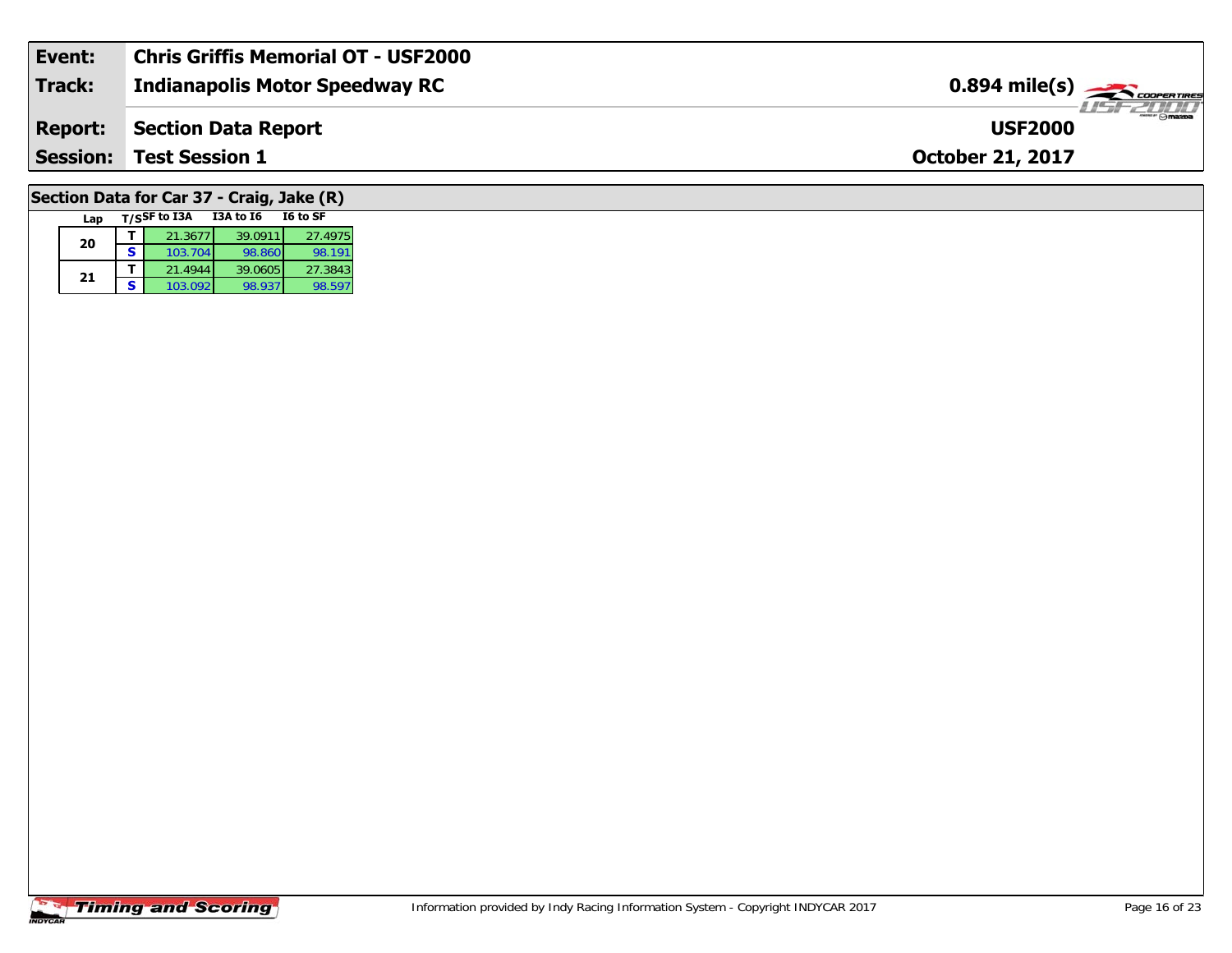| Event:          | Chris Griffis Memorial OT - USF2000 |                                                                                                                                                                                                                                                                                                                                                                                                                                                                                                   |
|-----------------|-------------------------------------|---------------------------------------------------------------------------------------------------------------------------------------------------------------------------------------------------------------------------------------------------------------------------------------------------------------------------------------------------------------------------------------------------------------------------------------------------------------------------------------------------|
| Track:          | Indianapolis Motor Speedway RC      | $0.894$ mile(s) $\overbrace{\hspace{2cm}}$ coorganges                                                                                                                                                                                                                                                                                                                                                                                                                                             |
| <b>Report:</b>  | Section Data Report                 | $\overline{\phantom{a}}$ $\overline{\phantom{a}}$ $\overline{\phantom{a}}$ $\overline{\phantom{a}}$ $\overline{\phantom{a}}$ $\overline{\phantom{a}}$ $\overline{\phantom{a}}$ $\overline{\phantom{a}}$ $\overline{\phantom{a}}$ $\overline{\phantom{a}}$ $\overline{\phantom{a}}$ $\overline{\phantom{a}}$ $\overline{\phantom{a}}$ $\overline{\phantom{a}}$ $\overline{\phantom{a}}$ $\overline{\phantom{a}}$ $\overline{\phantom{a}}$ $\overline{\phantom{a}}$ $\overline{\$<br><b>USF2000</b> |
| <b>Session:</b> | Test Session 1                      | <b>October 21, 2017</b>                                                                                                                                                                                                                                                                                                                                                                                                                                                                           |

| Lap T/SSF to I3A I3A to I6 I6 to SF<br>26.6985<br>46.2197<br>T<br>$\mathbf{1}$<br>S<br>82.998<br>83.613<br>T.<br>45.4992<br>$\mathbf{2}$<br>$\overline{\mathbf{s}}$<br>84.937<br>T<br>23.0755<br>41.9503<br>3<br>S<br>92.122<br>96.029<br>T.<br>40.9422<br>22.3320<br>4<br>$\mathbf{s}$<br>99.226<br>94.390<br>T.<br>21.5263<br>40.1283<br>5<br>$\overline{\mathbf{s}}$<br>102.940<br>96.305<br>21.7560<br>T.<br>40.5974<br>6<br>S<br>101.853<br>95.192<br>96.931<br>T<br>21.4910<br>39.6568<br>$\overline{z}$<br>S.<br>96.225<br>97.450<br>103.109<br>27.7651<br>21.4480<br>39.4902<br>T.<br>8<br>$\mathbf{s}$<br>103.315<br>97.861<br>27.5735<br>21.2568<br>39.2063<br>T.<br>9<br>$\overline{\mathbf{s}}$<br>97.920<br>104.245<br>98.570<br>T.<br>21.2541<br>39.0595<br>10<br>$\overline{\mathbf{s}}$<br>104.258<br>98.940<br>T<br>39.4127<br>21.1810<br>11<br>S.<br>97.838<br>104.618<br>98.053<br>27.4663<br>21.3439<br>39.3795<br>T.<br>12<br>S.<br>98.136<br>98.302<br>103.819<br>$\mathbf T$<br>40.0409<br>13<br>$\overline{\mathbf{s}}$<br>96.515<br>39.1487<br>27.7662<br>$\mathbf{T}$<br>21.1717<br>14<br>$\mathbf{s}$<br>104.664<br>98.715<br>97.241<br>20.9049<br>38.8526<br>27.3372<br>T.<br>15<br>$\overline{\mathbf{s}}$<br>99.467<br>98.767<br>106.000<br>T.<br>20.8191<br>27.4185<br>38.9110<br>16<br>S<br>98.474<br>99.318<br>106.436<br>T.<br>20.8403<br>38.7546<br>27.3577<br>$17$<br><b>S</b><br>106.328<br>98.693<br>99.718<br>27.3396<br>20.9163<br>38.8120<br>T.<br>18<br>S<br>99.571<br>105.942<br>98.758<br>27.3511<br>20.8880<br>38.7236<br>Т.<br>19<br>$\mathbf{s}$<br>99.798<br>98.716<br>106.085 |  | Section Data for Car 38 - Peichel, Max (R) |         |
|--------------------------------------------------------------------------------------------------------------------------------------------------------------------------------------------------------------------------------------------------------------------------------------------------------------------------------------------------------------------------------------------------------------------------------------------------------------------------------------------------------------------------------------------------------------------------------------------------------------------------------------------------------------------------------------------------------------------------------------------------------------------------------------------------------------------------------------------------------------------------------------------------------------------------------------------------------------------------------------------------------------------------------------------------------------------------------------------------------------------------------------------------------------------------------------------------------------------------------------------------------------------------------------------------------------------------------------------------------------------------------------------------------------------------------------------------------------------------------------------------------------------------------------------------------------------------------------------------------------------------------|--|--------------------------------------------|---------|
|                                                                                                                                                                                                                                                                                                                                                                                                                                                                                                                                                                                                                                                                                                                                                                                                                                                                                                                                                                                                                                                                                                                                                                                                                                                                                                                                                                                                                                                                                                                                                                                                                                |  |                                            |         |
|                                                                                                                                                                                                                                                                                                                                                                                                                                                                                                                                                                                                                                                                                                                                                                                                                                                                                                                                                                                                                                                                                                                                                                                                                                                                                                                                                                                                                                                                                                                                                                                                                                |  |                                            | 32.2946 |
|                                                                                                                                                                                                                                                                                                                                                                                                                                                                                                                                                                                                                                                                                                                                                                                                                                                                                                                                                                                                                                                                                                                                                                                                                                                                                                                                                                                                                                                                                                                                                                                                                                |  |                                            | 83.605  |
|                                                                                                                                                                                                                                                                                                                                                                                                                                                                                                                                                                                                                                                                                                                                                                                                                                                                                                                                                                                                                                                                                                                                                                                                                                                                                                                                                                                                                                                                                                                                                                                                                                |  |                                            |         |
|                                                                                                                                                                                                                                                                                                                                                                                                                                                                                                                                                                                                                                                                                                                                                                                                                                                                                                                                                                                                                                                                                                                                                                                                                                                                                                                                                                                                                                                                                                                                                                                                                                |  |                                            |         |
|                                                                                                                                                                                                                                                                                                                                                                                                                                                                                                                                                                                                                                                                                                                                                                                                                                                                                                                                                                                                                                                                                                                                                                                                                                                                                                                                                                                                                                                                                                                                                                                                                                |  |                                            | 29.3910 |
|                                                                                                                                                                                                                                                                                                                                                                                                                                                                                                                                                                                                                                                                                                                                                                                                                                                                                                                                                                                                                                                                                                                                                                                                                                                                                                                                                                                                                                                                                                                                                                                                                                |  |                                            | 91.865  |
|                                                                                                                                                                                                                                                                                                                                                                                                                                                                                                                                                                                                                                                                                                                                                                                                                                                                                                                                                                                                                                                                                                                                                                                                                                                                                                                                                                                                                                                                                                                                                                                                                                |  |                                            | 29.2360 |
|                                                                                                                                                                                                                                                                                                                                                                                                                                                                                                                                                                                                                                                                                                                                                                                                                                                                                                                                                                                                                                                                                                                                                                                                                                                                                                                                                                                                                                                                                                                                                                                                                                |  |                                            | 92.352  |
|                                                                                                                                                                                                                                                                                                                                                                                                                                                                                                                                                                                                                                                                                                                                                                                                                                                                                                                                                                                                                                                                                                                                                                                                                                                                                                                                                                                                                                                                                                                                                                                                                                |  |                                            | 28.6092 |
|                                                                                                                                                                                                                                                                                                                                                                                                                                                                                                                                                                                                                                                                                                                                                                                                                                                                                                                                                                                                                                                                                                                                                                                                                                                                                                                                                                                                                                                                                                                                                                                                                                |  |                                            | 94.375  |
|                                                                                                                                                                                                                                                                                                                                                                                                                                                                                                                                                                                                                                                                                                                                                                                                                                                                                                                                                                                                                                                                                                                                                                                                                                                                                                                                                                                                                                                                                                                                                                                                                                |  |                                            | 27.8548 |
|                                                                                                                                                                                                                                                                                                                                                                                                                                                                                                                                                                                                                                                                                                                                                                                                                                                                                                                                                                                                                                                                                                                                                                                                                                                                                                                                                                                                                                                                                                                                                                                                                                |  |                                            |         |
|                                                                                                                                                                                                                                                                                                                                                                                                                                                                                                                                                                                                                                                                                                                                                                                                                                                                                                                                                                                                                                                                                                                                                                                                                                                                                                                                                                                                                                                                                                                                                                                                                                |  |                                            | 28.0593 |
|                                                                                                                                                                                                                                                                                                                                                                                                                                                                                                                                                                                                                                                                                                                                                                                                                                                                                                                                                                                                                                                                                                                                                                                                                                                                                                                                                                                                                                                                                                                                                                                                                                |  |                                            |         |
|                                                                                                                                                                                                                                                                                                                                                                                                                                                                                                                                                                                                                                                                                                                                                                                                                                                                                                                                                                                                                                                                                                                                                                                                                                                                                                                                                                                                                                                                                                                                                                                                                                |  |                                            |         |
|                                                                                                                                                                                                                                                                                                                                                                                                                                                                                                                                                                                                                                                                                                                                                                                                                                                                                                                                                                                                                                                                                                                                                                                                                                                                                                                                                                                                                                                                                                                                                                                                                                |  |                                            | 97.244  |
|                                                                                                                                                                                                                                                                                                                                                                                                                                                                                                                                                                                                                                                                                                                                                                                                                                                                                                                                                                                                                                                                                                                                                                                                                                                                                                                                                                                                                                                                                                                                                                                                                                |  |                                            |         |
|                                                                                                                                                                                                                                                                                                                                                                                                                                                                                                                                                                                                                                                                                                                                                                                                                                                                                                                                                                                                                                                                                                                                                                                                                                                                                                                                                                                                                                                                                                                                                                                                                                |  |                                            |         |
|                                                                                                                                                                                                                                                                                                                                                                                                                                                                                                                                                                                                                                                                                                                                                                                                                                                                                                                                                                                                                                                                                                                                                                                                                                                                                                                                                                                                                                                                                                                                                                                                                                |  |                                            | 27.6046 |
|                                                                                                                                                                                                                                                                                                                                                                                                                                                                                                                                                                                                                                                                                                                                                                                                                                                                                                                                                                                                                                                                                                                                                                                                                                                                                                                                                                                                                                                                                                                                                                                                                                |  |                                            | 97.810  |
|                                                                                                                                                                                                                                                                                                                                                                                                                                                                                                                                                                                                                                                                                                                                                                                                                                                                                                                                                                                                                                                                                                                                                                                                                                                                                                                                                                                                                                                                                                                                                                                                                                |  |                                            | 27.5965 |
|                                                                                                                                                                                                                                                                                                                                                                                                                                                                                                                                                                                                                                                                                                                                                                                                                                                                                                                                                                                                                                                                                                                                                                                                                                                                                                                                                                                                                                                                                                                                                                                                                                |  |                                            |         |
|                                                                                                                                                                                                                                                                                                                                                                                                                                                                                                                                                                                                                                                                                                                                                                                                                                                                                                                                                                                                                                                                                                                                                                                                                                                                                                                                                                                                                                                                                                                                                                                                                                |  |                                            |         |
|                                                                                                                                                                                                                                                                                                                                                                                                                                                                                                                                                                                                                                                                                                                                                                                                                                                                                                                                                                                                                                                                                                                                                                                                                                                                                                                                                                                                                                                                                                                                                                                                                                |  |                                            |         |
|                                                                                                                                                                                                                                                                                                                                                                                                                                                                                                                                                                                                                                                                                                                                                                                                                                                                                                                                                                                                                                                                                                                                                                                                                                                                                                                                                                                                                                                                                                                                                                                                                                |  |                                            |         |
|                                                                                                                                                                                                                                                                                                                                                                                                                                                                                                                                                                                                                                                                                                                                                                                                                                                                                                                                                                                                                                                                                                                                                                                                                                                                                                                                                                                                                                                                                                                                                                                                                                |  |                                            |         |
|                                                                                                                                                                                                                                                                                                                                                                                                                                                                                                                                                                                                                                                                                                                                                                                                                                                                                                                                                                                                                                                                                                                                                                                                                                                                                                                                                                                                                                                                                                                                                                                                                                |  |                                            |         |
|                                                                                                                                                                                                                                                                                                                                                                                                                                                                                                                                                                                                                                                                                                                                                                                                                                                                                                                                                                                                                                                                                                                                                                                                                                                                                                                                                                                                                                                                                                                                                                                                                                |  |                                            |         |
|                                                                                                                                                                                                                                                                                                                                                                                                                                                                                                                                                                                                                                                                                                                                                                                                                                                                                                                                                                                                                                                                                                                                                                                                                                                                                                                                                                                                                                                                                                                                                                                                                                |  |                                            |         |
|                                                                                                                                                                                                                                                                                                                                                                                                                                                                                                                                                                                                                                                                                                                                                                                                                                                                                                                                                                                                                                                                                                                                                                                                                                                                                                                                                                                                                                                                                                                                                                                                                                |  |                                            |         |
|                                                                                                                                                                                                                                                                                                                                                                                                                                                                                                                                                                                                                                                                                                                                                                                                                                                                                                                                                                                                                                                                                                                                                                                                                                                                                                                                                                                                                                                                                                                                                                                                                                |  |                                            |         |
|                                                                                                                                                                                                                                                                                                                                                                                                                                                                                                                                                                                                                                                                                                                                                                                                                                                                                                                                                                                                                                                                                                                                                                                                                                                                                                                                                                                                                                                                                                                                                                                                                                |  |                                            |         |
|                                                                                                                                                                                                                                                                                                                                                                                                                                                                                                                                                                                                                                                                                                                                                                                                                                                                                                                                                                                                                                                                                                                                                                                                                                                                                                                                                                                                                                                                                                                                                                                                                                |  |                                            |         |
|                                                                                                                                                                                                                                                                                                                                                                                                                                                                                                                                                                                                                                                                                                                                                                                                                                                                                                                                                                                                                                                                                                                                                                                                                                                                                                                                                                                                                                                                                                                                                                                                                                |  |                                            |         |
|                                                                                                                                                                                                                                                                                                                                                                                                                                                                                                                                                                                                                                                                                                                                                                                                                                                                                                                                                                                                                                                                                                                                                                                                                                                                                                                                                                                                                                                                                                                                                                                                                                |  |                                            |         |
|                                                                                                                                                                                                                                                                                                                                                                                                                                                                                                                                                                                                                                                                                                                                                                                                                                                                                                                                                                                                                                                                                                                                                                                                                                                                                                                                                                                                                                                                                                                                                                                                                                |  |                                            |         |
|                                                                                                                                                                                                                                                                                                                                                                                                                                                                                                                                                                                                                                                                                                                                                                                                                                                                                                                                                                                                                                                                                                                                                                                                                                                                                                                                                                                                                                                                                                                                                                                                                                |  |                                            |         |
|                                                                                                                                                                                                                                                                                                                                                                                                                                                                                                                                                                                                                                                                                                                                                                                                                                                                                                                                                                                                                                                                                                                                                                                                                                                                                                                                                                                                                                                                                                                                                                                                                                |  |                                            |         |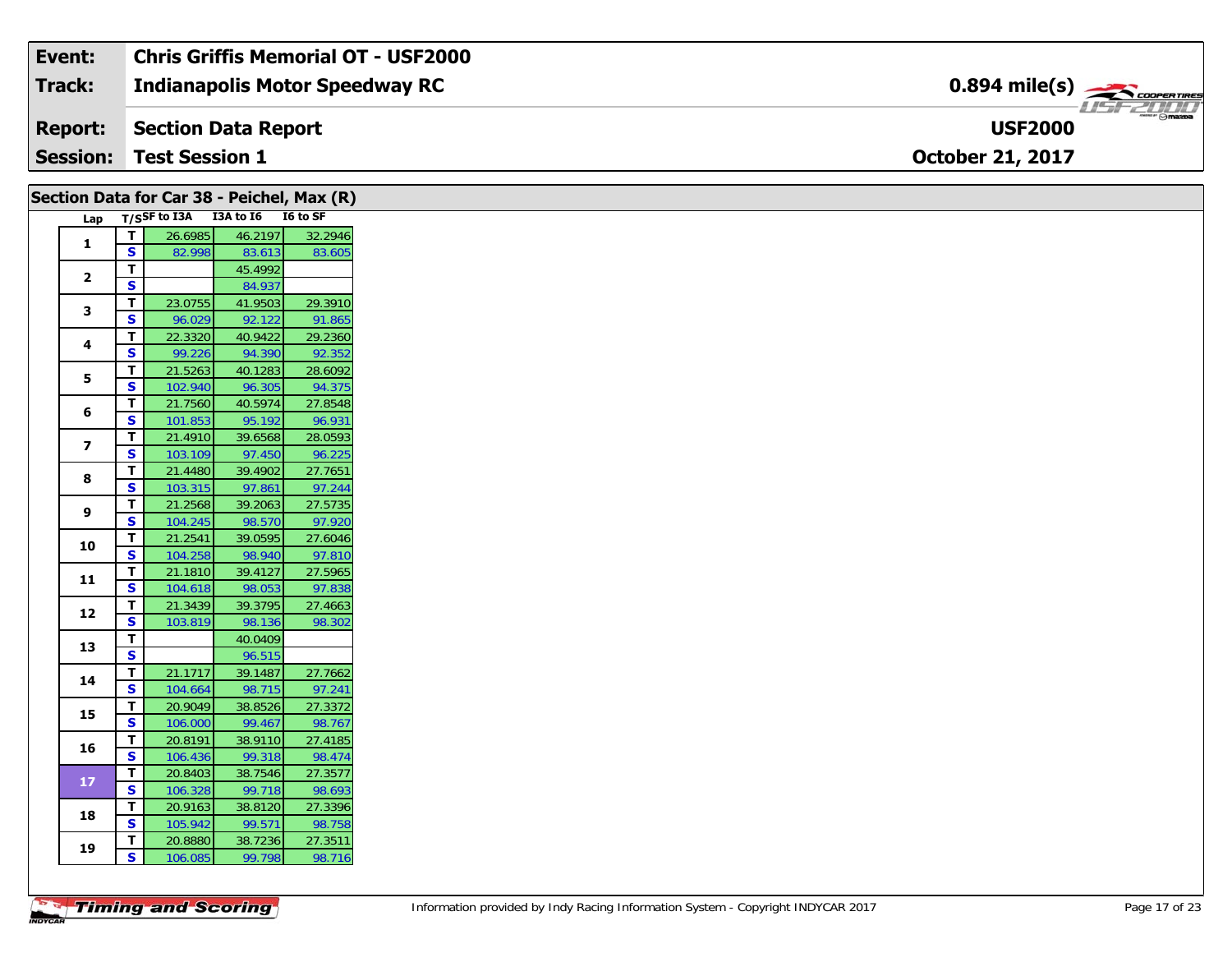| Event:          | <b>Chris Griffis Memorial OT - USF2000</b> |                                        |
|-----------------|--------------------------------------------|----------------------------------------|
| <b>Track:</b>   | <b>Indianapolis Motor Speedway RC</b>      | $0.894$ mile(s) $\frac{1}{2}$          |
| <b>Report:</b>  | Section Data Report                        | $\neg$ $\odot$ mazpa<br><b>USF2000</b> |
| <b>Session:</b> | <b>Test Session 1</b>                      | <b>October 21, 2017</b>                |

| Section Data for Car 80 - D'Orlando, Michael (R) |                         |                                 |         |         |
|--------------------------------------------------|-------------------------|---------------------------------|---------|---------|
| Lap                                              |                         | T/SSF to I3A I3A to I6 I6 to SF |         |         |
|                                                  | $\mathbf{T}$            |                                 | 44.3448 |         |
| $\mathbf{1}$                                     | $\overline{\mathbf{s}}$ |                                 | 87.148  |         |
|                                                  | T                       | 23.3044                         | 42.5557 | 29.8179 |
| $\mathbf{2}$                                     | $\mathbf{s}$            | 95.085                          | 90.811  | 90.550  |
| 3                                                | $\mathbf{T}$            | 22.7815                         | 41.8994 | 28.5779 |
|                                                  | S                       | 97.268                          | 92.234  | 94.479  |
|                                                  | T.                      | 24.2366                         | 44.5923 | 28.9151 |
| 4                                                | $\mathbf{s}$            | 91.428                          | 86.664  | 93.377  |
|                                                  | T                       | 21.9437                         | 41.2320 | 28.4351 |
| 5                                                | $\overline{\mathbf{s}}$ | 100.982                         | 93.727  | 94.953  |
|                                                  | T                       | 21.7846                         | 41.0177 | 28.2036 |
| 6                                                | $\mathbf{s}$            | 101.719                         | 94.217  | 95.732  |
|                                                  | T                       | 22.0039                         | 40.2254 | 28.0679 |
| $\overline{z}$                                   | S                       | 100.705                         | 96.072  | 96.195  |
|                                                  | T.                      | 21.4015                         | 39.8082 | 27.8274 |
| 8                                                | S                       | 103.540                         | 97.079  | 97.027  |
|                                                  | T.                      | 28.3313                         | 40.0811 | 27.5511 |
| 9                                                | S                       | 78.214                          | 96.418  | 98.000  |
|                                                  | T.                      | 21.2801                         | 39.8422 | 27.6918 |
| 10                                               | S                       | 104.131                         | 96.996  | 97.502  |
| 11                                               | T.                      |                                 | 40.6667 |         |
|                                                  | $\overline{\mathbf{s}}$ |                                 | 95.030  |         |
|                                                  | $\mathbf{T}$            | 21.2787                         | 39.7265 | 27.6733 |
| 12                                               | $\mathbf{s}$            | 104.137                         | 97.279  | 97.567  |
|                                                  | $\mathbf{T}$            | 21.6465                         | 39.7502 | 27.5486 |
| 13                                               | S                       | 102.368                         | 97.221  | 98.009  |
|                                                  | $\mathbf{T}$            | 21.2646                         | 39.7330 | 27.5762 |
| 14                                               | S                       | 104.206                         | 97.263  | 97.911  |
|                                                  | $\mathbf{T}$            | 20.8626                         | 39.7665 | 27.5550 |
| 15                                               | $\mathbf{s}$            | 106.214                         | 97.181  | 97.986  |
|                                                  | T                       | 20.8001                         | 39.0355 | 27.7549 |
| <b>16</b>                                        | $\mathbf{s}$            | 106.534                         | 99.001  | 97.280  |
|                                                  | T                       | 20.8286                         | 39.3301 | 27.6486 |
| 17                                               | S                       | 106.388                         | 98.259  | 97.654  |
|                                                  |                         |                                 |         |         |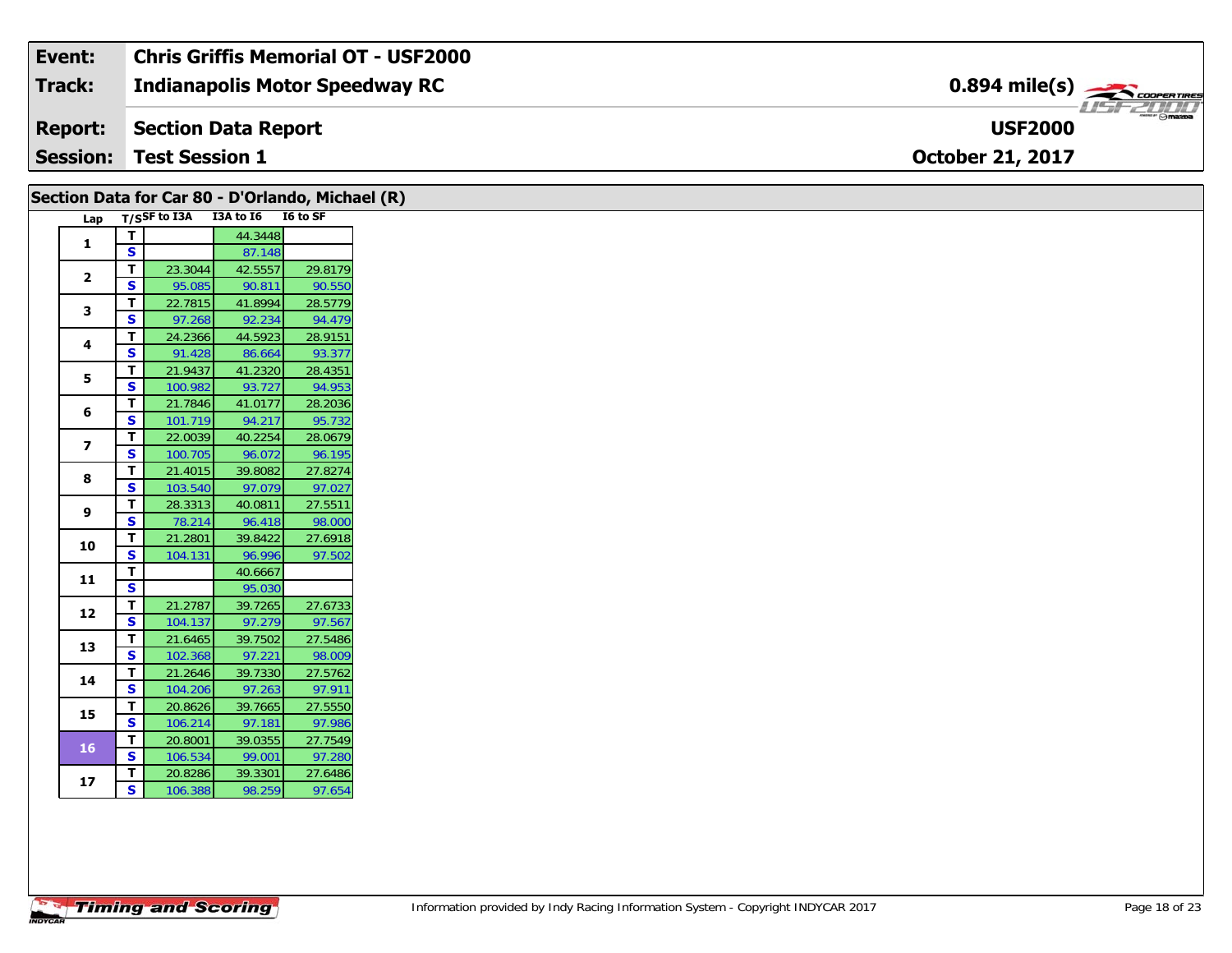| Event:          | Chris Griffis Memorial OT - USF2000 |                                                                                                                                                                                                                                                                                                                                                                                                                                                                                                   |
|-----------------|-------------------------------------|---------------------------------------------------------------------------------------------------------------------------------------------------------------------------------------------------------------------------------------------------------------------------------------------------------------------------------------------------------------------------------------------------------------------------------------------------------------------------------------------------|
| <b>Track:</b>   | Indianapolis Motor Speedway RC      | $0.894$ mile(s) $\overbrace{\hspace{2cm}}$ coorganged                                                                                                                                                                                                                                                                                                                                                                                                                                             |
| <b>Report:</b>  | Section Data Report                 | $\overline{\phantom{a}}$ $\overline{\phantom{a}}$ $\overline{\phantom{a}}$ $\overline{\phantom{a}}$ $\overline{\phantom{a}}$ $\overline{\phantom{a}}$ $\overline{\phantom{a}}$ $\overline{\phantom{a}}$ $\overline{\phantom{a}}$ $\overline{\phantom{a}}$ $\overline{\phantom{a}}$ $\overline{\phantom{a}}$ $\overline{\phantom{a}}$ $\overline{\phantom{a}}$ $\overline{\phantom{a}}$ $\overline{\phantom{a}}$ $\overline{\phantom{a}}$ $\overline{\phantom{a}}$ $\overline{\$<br><b>USF2000</b> |
| <b>Session:</b> | <b>Test Session 1</b>               | <b>October 21, 2017</b>                                                                                                                                                                                                                                                                                                                                                                                                                                                                           |

| Lap<br>$\mathbf{1}$      |                         | T/SSF to I3A I3A to I6 I6 to SF |         |         |
|--------------------------|-------------------------|---------------------------------|---------|---------|
|                          |                         |                                 | 46.9447 |         |
|                          | T.<br>$\mathbf{s}$      |                                 | 82.321  |         |
|                          | T.                      | 22.5308                         | 41.2719 | 30.6714 |
| $\mathbf{2}$             | <b>S</b>                | 98.350                          | 93.636  | 88.030  |
|                          | $\mathbf{T}$            | 22.0403                         | 40.9589 | 28.5317 |
| 3                        | $\mathbf{s}$            | 100.539                         | 94.352  | 94.632  |
|                          | T.                      | 21.9006                         | 40.5270 | 28.4844 |
| 4                        | $\mathbf{s}$            | 101.180                         | 95.357  | 94.789  |
|                          | T.                      | 21.6661                         | 39.8605 | 28.2651 |
| 5                        | S                       | 102.275                         | 96.952  | 95.524  |
|                          | T                       | 21.7150                         | 39.7235 | 28.1520 |
| 6                        | S                       | 102.045                         | 97.286  | 95.908  |
|                          | T                       | 21.6798                         | 39.7393 | 27.9638 |
| $\overline{\phantom{a}}$ | <b>S</b>                | 102.211                         | 97.247  | 96.553  |
|                          | $\mathbf{T}$            | 21.2988                         | 39.4713 | 27.9590 |
| 8                        | $\mathbf{s}$            | 104.039                         | 97.908  | 96.570  |
|                          | T.                      | 21.3080                         | 39.4653 | 27.6610 |
| 9                        | S                       | 103.994                         | 97.923  | 97.610  |
|                          | T.                      | 21.1523                         | 39.6386 | 27.7453 |
| 10                       | S                       | 104.760                         | 97.494  | 97.314  |
|                          | T                       |                                 | 40.6087 |         |
| 11                       | $\overline{\mathbf{s}}$ |                                 | 95.165  |         |
|                          | T.                      | 22.0098                         | 39.7185 | 28.0446 |
| 12                       | <b>S</b>                | 100.678                         | 97.298  | 96.275  |
|                          | T.                      | 21.2890                         | 39.7159 | 27.7166 |
| 13                       | S                       | 104.087                         | 97.305  | 97.415  |
| 14                       | T.                      | 21.4023                         | 40.2375 | 28.0931 |
|                          | S                       | 103.536                         | 96.043  | 96.109  |
| 15                       | $\mathbf T$             | 21.1591                         | 39.1682 | 27.7806 |
|                          | $\overline{\mathbf{s}}$ | 104.726                         | 98.665  | 97.190  |
| 16                       | $\mathbf{T}$            | 21.1600                         | 39.1584 | 27.6244 |
|                          | $\mathbf{s}$            | 104.722                         | 98.690  | 97.740  |
| 17                       | T.                      | 21.5012                         | 39.2838 | 27.7813 |
|                          | $\overline{\mathbf{s}}$ | 103.060                         | 98.375  | 97.188  |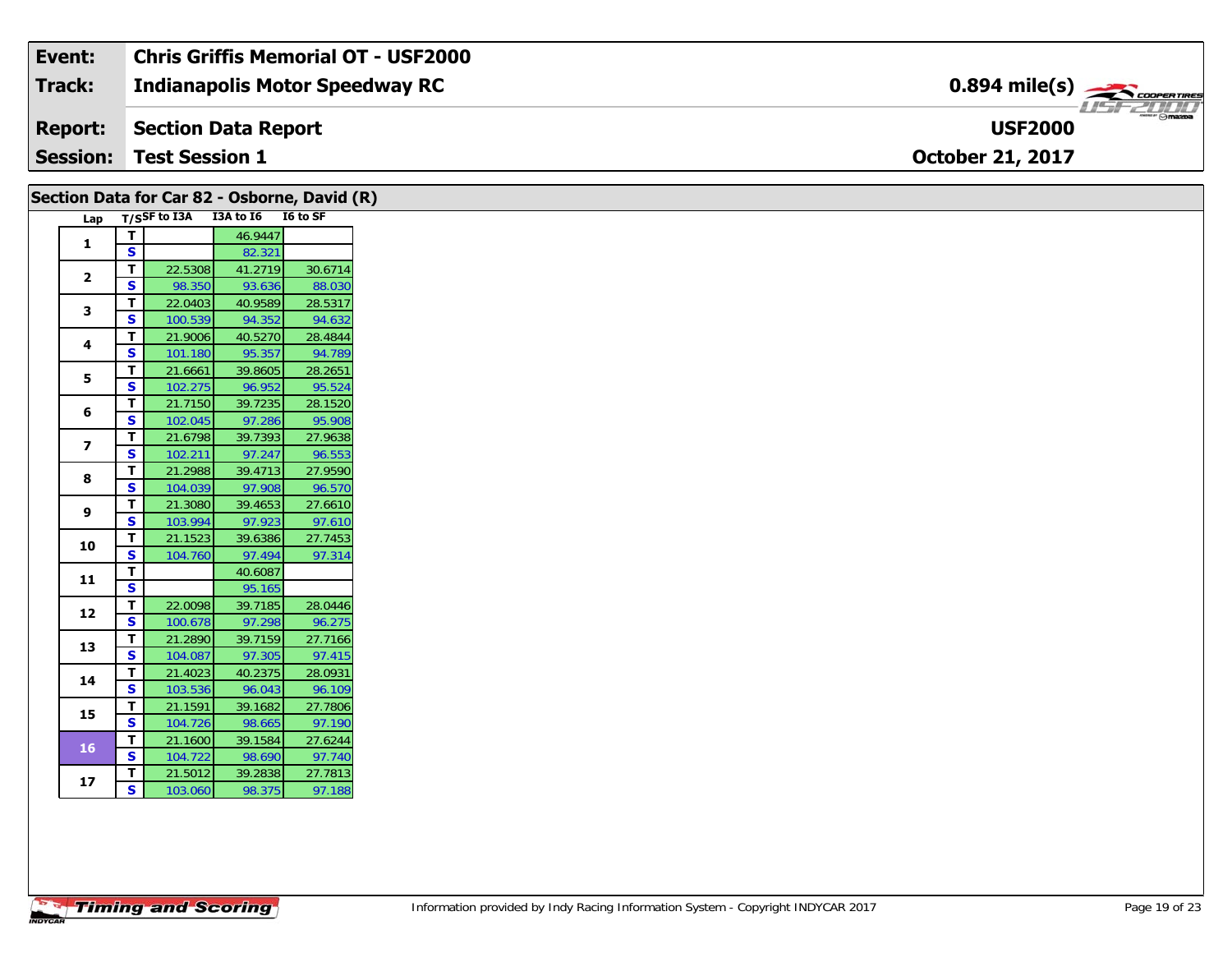| Event:         | <b>Chris Griffis Memorial OT - USF2000</b> |                                                         |
|----------------|--------------------------------------------|---------------------------------------------------------|
| Track:         | Indianapolis Motor Speedway RC             | $0.894$ mile(s) $\overbrace{\hspace{2cm}}$ coorer Times |
| <b>Report:</b> | Section Data Report                        | ZL/L<br><b>USF2000</b>                                  |
|                | <b>Session: Test Session 1</b>             | <b>October 21, 2017</b>                                 |

| Lap<br>$\mathbf T$<br>$\mathbf{1}$<br><b>S</b><br>$\mathbf{T}$<br>$\mathbf{2}$<br>$\mathbf{s}$<br>$\mathbf{T}$<br>3<br>$\mathbf{s}$<br>$\mathbf T$<br>4<br>S<br>$\overline{\mathsf{r}}$<br>5<br>$\overline{\mathbf{s}}$<br>T<br>6<br>S<br>$\overline{t}$<br>$\overline{\mathbf{z}}$<br>S<br>$\mathbf T$<br>8<br>$\overline{\mathbf{s}}$<br>$\mathbf T$<br>9<br>$\textsf{s}$<br>$\mathbf{T}$<br>10<br>$\overline{\mathbf{s}}$<br>$\mathbf T$<br>11<br><b>S</b><br>$\mathbf{T}$<br>12<br>S<br>$\mathbf T$<br>13<br>$\mathsf{s}$<br>$\mathbf T$<br>14<br>$\mathbf{s}$<br>T<br>15<br>$\overline{\mathbf{s}}$<br>$\mathbf{T}$<br>16<br>$\mathbf{s}$<br>T<br>17<br>S<br>T<br>18<br>S<br>$\mathbf{T}$<br><b>19</b><br>S |  |                    | Section Data for Car 90 - Thompson, Parker |                   |
|------------------------------------------------------------------------------------------------------------------------------------------------------------------------------------------------------------------------------------------------------------------------------------------------------------------------------------------------------------------------------------------------------------------------------------------------------------------------------------------------------------------------------------------------------------------------------------------------------------------------------------------------------------------------------------------------------------------|--|--------------------|--------------------------------------------|-------------------|
|                                                                                                                                                                                                                                                                                                                                                                                                                                                                                                                                                                                                                                                                                                                  |  |                    | T/SSF to I3A I3A to I6 I6 to SF            |                   |
|                                                                                                                                                                                                                                                                                                                                                                                                                                                                                                                                                                                                                                                                                                                  |  | 22.1497            | 40.8655                                    | 28.8837           |
|                                                                                                                                                                                                                                                                                                                                                                                                                                                                                                                                                                                                                                                                                                                  |  | 100.042            | 94.567                                     | 93.478            |
|                                                                                                                                                                                                                                                                                                                                                                                                                                                                                                                                                                                                                                                                                                                  |  | 21.5685            | 39.9429                                    | 27.9255           |
|                                                                                                                                                                                                                                                                                                                                                                                                                                                                                                                                                                                                                                                                                                                  |  | 102.738            | 96.752                                     | 96.686            |
|                                                                                                                                                                                                                                                                                                                                                                                                                                                                                                                                                                                                                                                                                                                  |  |                    | 40.2913                                    |                   |
|                                                                                                                                                                                                                                                                                                                                                                                                                                                                                                                                                                                                                                                                                                                  |  | 21.3011            | 95.915<br>39.2964                          | 27.9760           |
|                                                                                                                                                                                                                                                                                                                                                                                                                                                                                                                                                                                                                                                                                                                  |  | 104.028            | 98.343                                     | 96.511            |
|                                                                                                                                                                                                                                                                                                                                                                                                                                                                                                                                                                                                                                                                                                                  |  | 20.9916            | 38.8670                                    | 27.5079           |
|                                                                                                                                                                                                                                                                                                                                                                                                                                                                                                                                                                                                                                                                                                                  |  | 105.562            | 99.430                                     | 98.154            |
|                                                                                                                                                                                                                                                                                                                                                                                                                                                                                                                                                                                                                                                                                                                  |  | 20.9775            | 38.7721                                    | 27.3281           |
|                                                                                                                                                                                                                                                                                                                                                                                                                                                                                                                                                                                                                                                                                                                  |  | 105.633            | 99.673                                     | 98.799            |
|                                                                                                                                                                                                                                                                                                                                                                                                                                                                                                                                                                                                                                                                                                                  |  |                    | 47.3273                                    |                   |
|                                                                                                                                                                                                                                                                                                                                                                                                                                                                                                                                                                                                                                                                                                                  |  |                    | 81.656                                     |                   |
|                                                                                                                                                                                                                                                                                                                                                                                                                                                                                                                                                                                                                                                                                                                  |  | 20.9321            | 38.7518                                    | 27.3044           |
|                                                                                                                                                                                                                                                                                                                                                                                                                                                                                                                                                                                                                                                                                                                  |  | 105.862            | 99.726                                     | 98.885            |
|                                                                                                                                                                                                                                                                                                                                                                                                                                                                                                                                                                                                                                                                                                                  |  | 20.9120            | 38.9231                                    | 27.2146           |
|                                                                                                                                                                                                                                                                                                                                                                                                                                                                                                                                                                                                                                                                                                                  |  | 105.964            | 99.287                                     | 99.211            |
|                                                                                                                                                                                                                                                                                                                                                                                                                                                                                                                                                                                                                                                                                                                  |  | 20.8081            | 38.5782                                    | 27.6085           |
|                                                                                                                                                                                                                                                                                                                                                                                                                                                                                                                                                                                                                                                                                                                  |  | 106.493            | 100.174                                    | 97.796            |
|                                                                                                                                                                                                                                                                                                                                                                                                                                                                                                                                                                                                                                                                                                                  |  | 21.1205            | 39.4498                                    | 27.7658           |
|                                                                                                                                                                                                                                                                                                                                                                                                                                                                                                                                                                                                                                                                                                                  |  | 104.917            | 97.961                                     | 97.242            |
|                                                                                                                                                                                                                                                                                                                                                                                                                                                                                                                                                                                                                                                                                                                  |  | 20.7182<br>106.955 | 38.6941<br>99.874                          | 27.2964<br>98.914 |
|                                                                                                                                                                                                                                                                                                                                                                                                                                                                                                                                                                                                                                                                                                                  |  | 21.0616            | 39.4133                                    | 27.2017           |
|                                                                                                                                                                                                                                                                                                                                                                                                                                                                                                                                                                                                                                                                                                                  |  | 105.211            | 98.052                                     | 99.259            |
|                                                                                                                                                                                                                                                                                                                                                                                                                                                                                                                                                                                                                                                                                                                  |  |                    | 39.4696                                    |                   |
|                                                                                                                                                                                                                                                                                                                                                                                                                                                                                                                                                                                                                                                                                                                  |  |                    | 97.912                                     |                   |
|                                                                                                                                                                                                                                                                                                                                                                                                                                                                                                                                                                                                                                                                                                                  |  | 20.9522            | 38.7947                                    | 27.2990           |
|                                                                                                                                                                                                                                                                                                                                                                                                                                                                                                                                                                                                                                                                                                                  |  | 105.760            | 99.615                                     | 98.905            |
|                                                                                                                                                                                                                                                                                                                                                                                                                                                                                                                                                                                                                                                                                                                  |  | 20.7431            | 38.6504                                    | 27.2534           |
|                                                                                                                                                                                                                                                                                                                                                                                                                                                                                                                                                                                                                                                                                                                  |  | 106.826            | 99.987                                     | 99.070            |
|                                                                                                                                                                                                                                                                                                                                                                                                                                                                                                                                                                                                                                                                                                                  |  | 20.7629            | 38.6096                                    | 27.1453           |
|                                                                                                                                                                                                                                                                                                                                                                                                                                                                                                                                                                                                                                                                                                                  |  | 106.724            | 100.093                                    | 99.465            |
|                                                                                                                                                                                                                                                                                                                                                                                                                                                                                                                                                                                                                                                                                                                  |  | 20.6815            | 38.7436                                    | 27.1836           |
|                                                                                                                                                                                                                                                                                                                                                                                                                                                                                                                                                                                                                                                                                                                  |  | 107.145            | 99.747                                     | 99.325            |
|                                                                                                                                                                                                                                                                                                                                                                                                                                                                                                                                                                                                                                                                                                                  |  | 20.7410            | 38.6002                                    | 27.1745           |
|                                                                                                                                                                                                                                                                                                                                                                                                                                                                                                                                                                                                                                                                                                                  |  | 106.837            | 100.117                                    | 99.358            |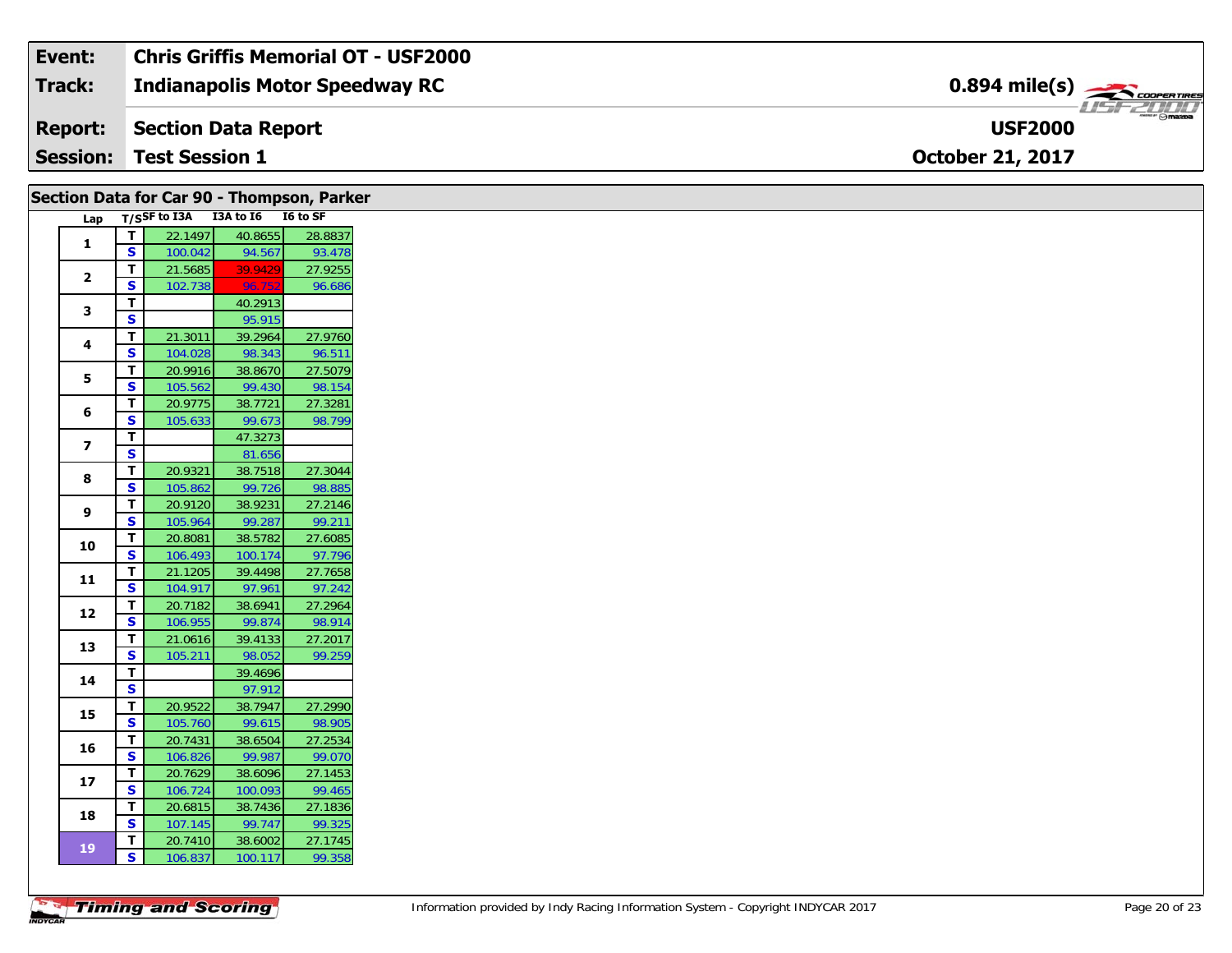| Event:         | <b>Chris Griffis Memorial OT - USF2000</b> |                                                         |
|----------------|--------------------------------------------|---------------------------------------------------------|
| Track:         | <b>Indianapolis Motor Speedway RC</b>      | $0.894$ mile(s) $\overbrace{\hspace{2cm}}$ cooper Tires |
| <b>Report:</b> | Section Data Report                        | $\overline{\Theta}$ mazba<br><b>USF2000</b>             |
|                | <b>Session: Test Session 1</b>             | <b>October 21, 2017</b>                                 |
|                |                                            |                                                         |

# **Section Data for Car 90 - Thompson, Parker**

| Lap |   | T/SSF to I3A | <b>I3A to 16</b> | I6 to SF |
|-----|---|--------------|------------------|----------|
| 20  |   | 20.7584      | 38.5633          | 27.2105  |
|     | s | 106.748      | 100.213          | 99.226   |
|     |   | 20.9352      | 39.6889          | 27.2247  |
| 21  | S | 105.846      | 97.371           | 99.175   |

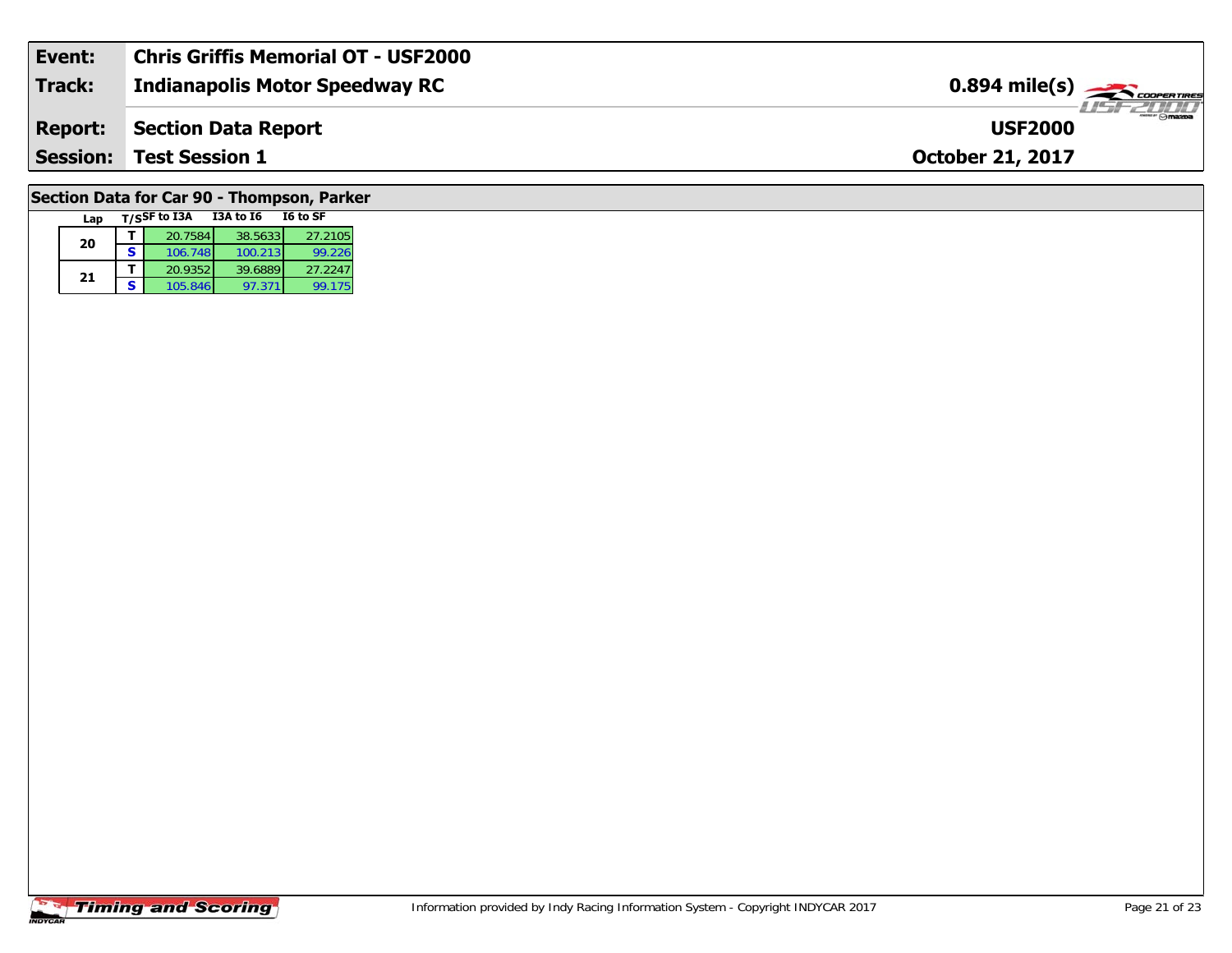| Event:          | Chris Griffis Memorial OT - USF2000 |                                                          |
|-----------------|-------------------------------------|----------------------------------------------------------|
| Track:          | Indianapolis Motor Speedway RC      | $0.894$ mile(s) $\rightarrow$                            |
| <b>Report:</b>  | Section Data Report                 | $\overline{\phantom{m}}$ $\odot$ mazpa<br><b>USF2000</b> |
| <b>Session:</b> | <b>Test Session 1</b>               | <b>October 21, 2017</b>                                  |

|                         |                         | Section Data for Car 92 - Gordon, Justin (R) |                   |                   |
|-------------------------|-------------------------|----------------------------------------------|-------------------|-------------------|
| Lap                     |                         | T/SSF to I3A I3A to I6 I6 to SF              |                   |                   |
| $\mathbf{1}$            | $\mathbf T$             | 23.7770                                      | 42.5679           | 30.6194           |
|                         | $\mathbf{s}$            | 93.195                                       | 90.785            | 88.179            |
| $\mathbf{2}$            | T                       | 26.1896                                      | 45.4551           | 29.0316           |
|                         | S                       | 84.610                                       | 85.019            | 93.002            |
| 3                       | $\mathbf{T}$            |                                              | 42.6227           |                   |
|                         | $\mathbf{s}$            |                                              | 90.669            |                   |
| 4                       | T                       | 21.8460                                      | 40.3054           | 28.6201           |
|                         | ${\sf s}$               | 101.433                                      | 95.882            | 94.339            |
| 5                       | T                       | 21.5748                                      | 40.0049           | 28.1476           |
|                         | $\overline{\mathbf{s}}$ | 102.708                                      | 96.602            | 95.923            |
| 6                       | T<br>S                  | 21.4989                                      | 39.8876           | 28.0716           |
|                         |                         | 103.071                                      | 96.886            | 96.183<br>28.1138 |
| $\overline{\mathbf{z}}$ | T<br>$\mathbf{s}$       | 21.4190                                      | 40.0844           |                   |
|                         |                         | 103.455                                      | 96.410            | 96.038<br>28.1153 |
| 8                       | T<br>S                  | 21.3799                                      | 39.7778<br>97.153 | 96.033            |
|                         | T                       | 103.645<br>21.2983                           | 39.5109           | 28.0668           |
| 9                       | S                       | 104.042                                      | 97.810            | 96.199            |
|                         | $\mathbf T$             | 21.3710                                      | 39.5999           | 28.1687           |
| 10                      | $\overline{\mathbf{s}}$ | 103.688                                      | 97.590            | 95.851            |
|                         | T.                      |                                              | 39.8193           |                   |
| 11                      | S                       |                                              | 97.052            |                   |
|                         | T                       | 21.2925                                      | 39.5298           | 28.0752           |
| 12                      | S                       | 104.070                                      | 97.763            | 96.170            |
|                         | T                       | 21.5357                                      | 39.6099           | 27.8851           |
| 13                      | $\overline{\mathbf{s}}$ | 102.895                                      | 97.565            | 96.826            |
|                         | $\mathbf T$             | 21.1512                                      | 39.7414           | 28.1000           |
| 14                      | S                       | 104.765                                      | 97.242            | 96.085            |
|                         | T                       | 21.1566                                      | 39.5953           | 27.8332           |
| 15                      | $\overline{\mathbf{s}}$ | 104.738                                      | 97.601            | 97.006            |
|                         | T                       | 21.2995                                      | 40.2717           | 28.0049           |
| 16                      | S                       | 104.036                                      | 95.962            | 96.412            |
|                         | T.                      | 21.2951                                      | 39.5827           | 28.2900           |
| 17                      | S                       | 104.057                                      | 97.632            | 95.440            |
|                         | T                       | 21.2292                                      | 39.6381           | 27.9425           |
| 18                      | S                       | 104.380                                      | 97.496            | 96.627            |
|                         |                         |                                              |                   |                   |